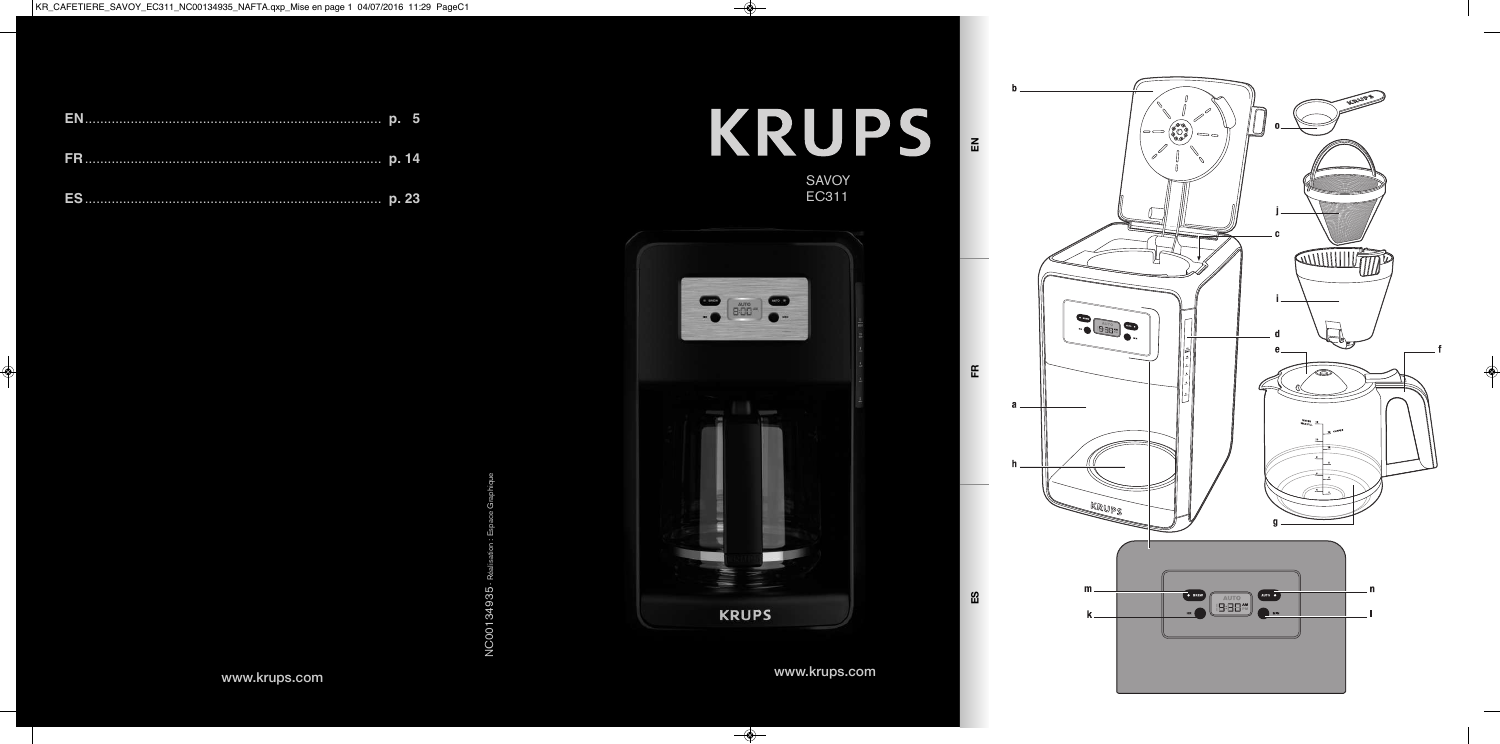































 $\frac{1}{13}$ 















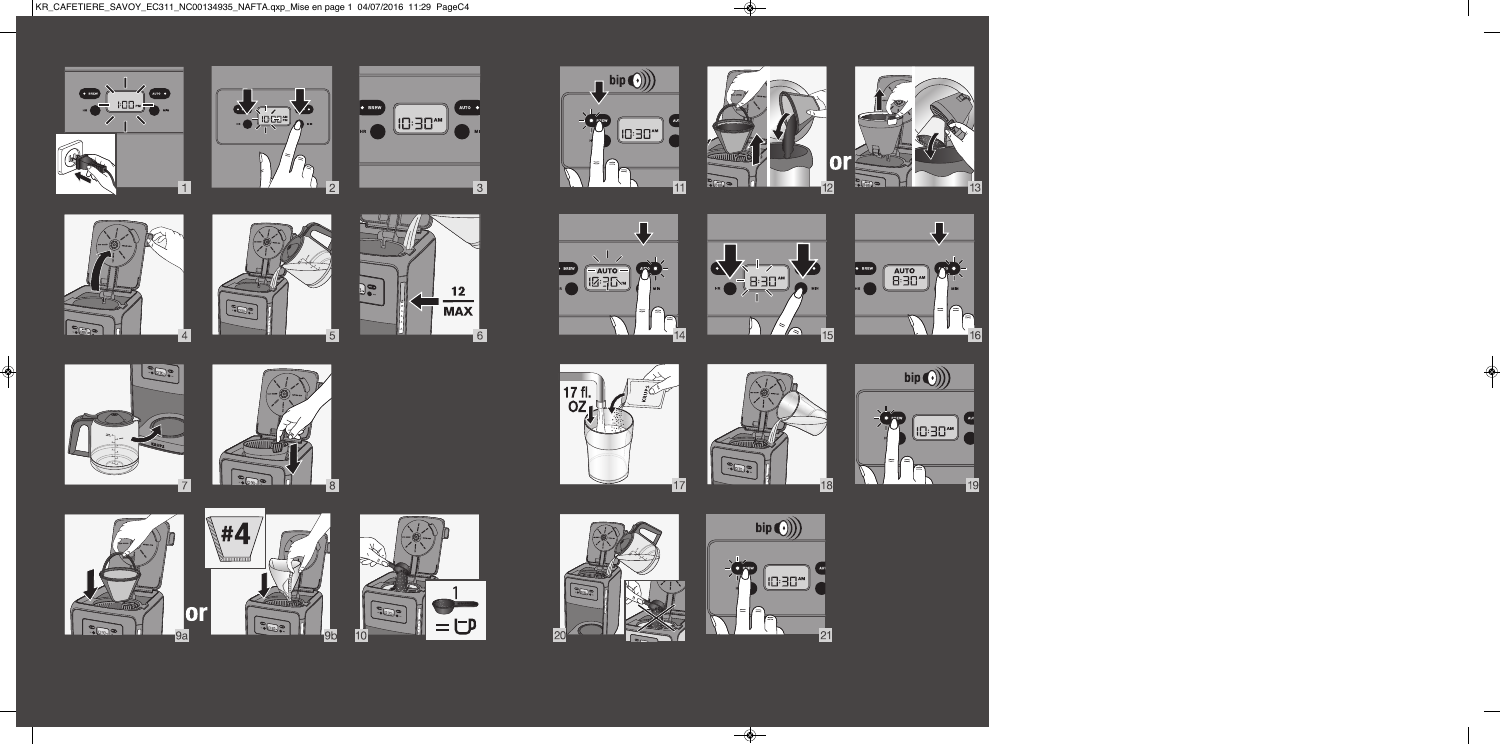# TABLE OF CONTENTS

### **PAGE**

 $\tilde{E}$ 

|    | 6. OTHER FUNCTIONS <b>With the CONSTRUCTION</b> 9<br>6a AUTO START FUNCTION<br>6b KFFP WARM |
|----|---------------------------------------------------------------------------------------------|
|    |                                                                                             |
| 8. |                                                                                             |
|    |                                                                                             |
|    |                                                                                             |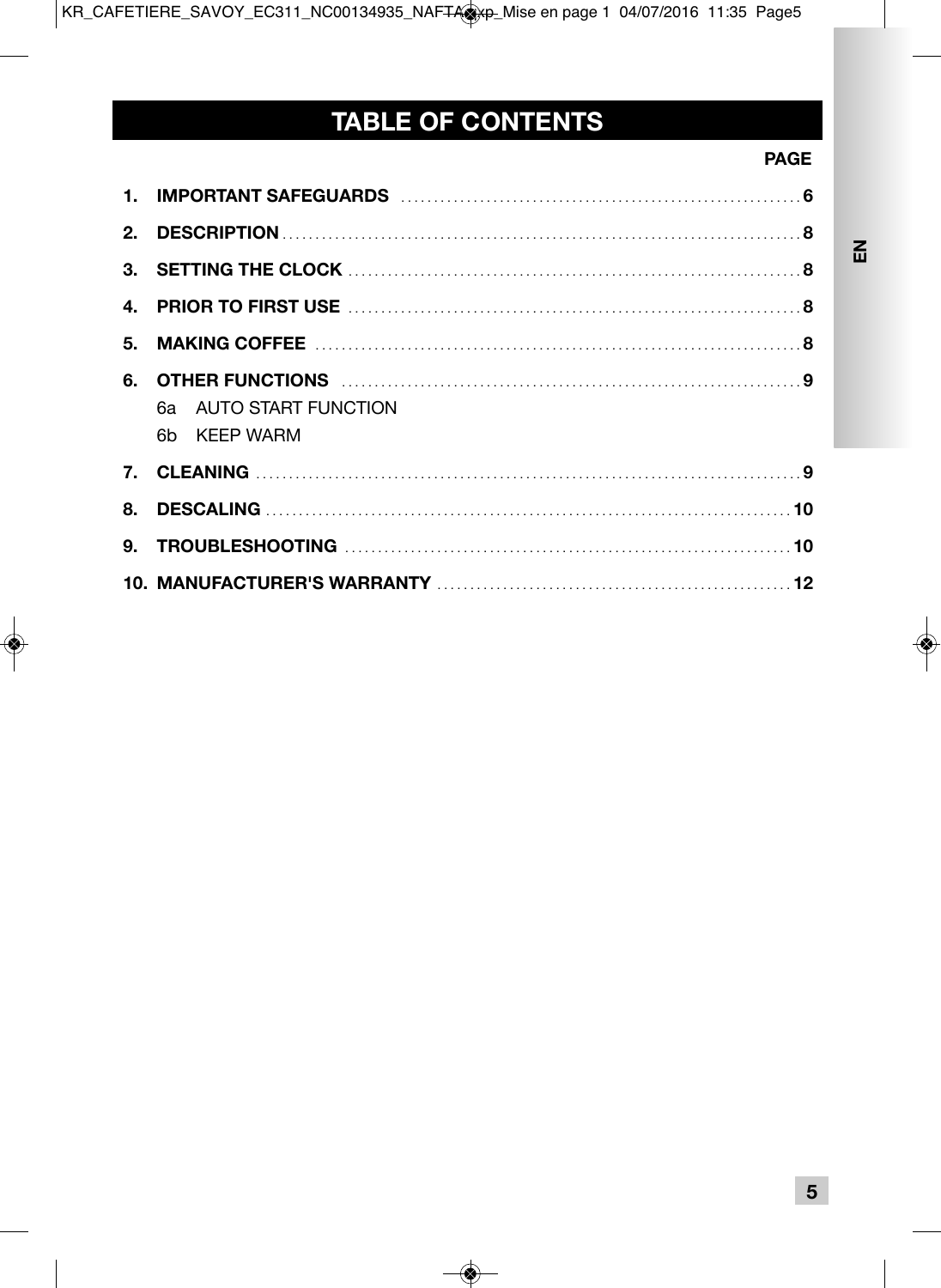# **1. IMPORTANT SAFEGUARDS**

### **When using electrical appliances, basic safety precautions should always be followed to reduce the risk of fire, electric shock, and/or injury to persons including the following:**

- Read all instructions
- Do not touch hot surfaces. Use handles or knobs.
- To protect against fire, electric shock and injury to persons, do not immerse cord, plugs or machine in water or other liquid. Close supervision is necessary when any appliance is used by or near children.
- Unplug from outlet when not in use and before cleaning. Allow to cool before putting on or taking off parts, and before cleaning the appliance.
- Do not operate any appliance with a damaged cord or plug or after the appliance malfunctions, or has been damaged in any manner. Return appliance to the nearest authorized service facility for examination, repair or adjustment.
- The use of accessory attachments not recommended by the appliance manufacturer may result in fire, electric shock or injury to persons.
- Do not use outdoors
- Do not let cord hang over edge of table or counter, or touch hot surfaces.
- Do not place on or near a hot gas or electric burner, or in a heated oven.
- Always attach plug to appliance first, then plug cord into the wall outlet. To disconnect, turn any control to the "off" position, then remove plug from wall outlet.
- Do not use appliance for other than intended use.
- The container is designed for use with this appliance. It must never be used on a range top.
- Do not place a hot carafe on a wet or cold surface.
- Do not use a cracked container or a container having a loose or weakened handle.
- Do not clean container with cleansers, steel wool pads, or other abrasive material.
- Scalding may occur if the lid is removed during the brewing cycles.

# SAVE THESE INSTRUCTIONS CAUTION

This machine is intended for household use only. Any servicing other than cleaning and user maintenance should be performed by the nearest authorized KRUPS Service Center. Visit our website at www.krupsusa.com in the USA or www.krups.ca in Canada or contact your respective country's Consumer Service department for the service center nearest you, or contact your respective country's Consumer Service department. To reduce the risk of fire or electric shock, do not attempt to disassemble the machine.

Repair should be done by an authorized KRUPS Service Center only.

# SHORT CORD INSTRUCTIONS

**A.** A short power cord or a detachable power cord is provided to reduce the risks of becoming entangled in or tripping over a longer cord accidentally.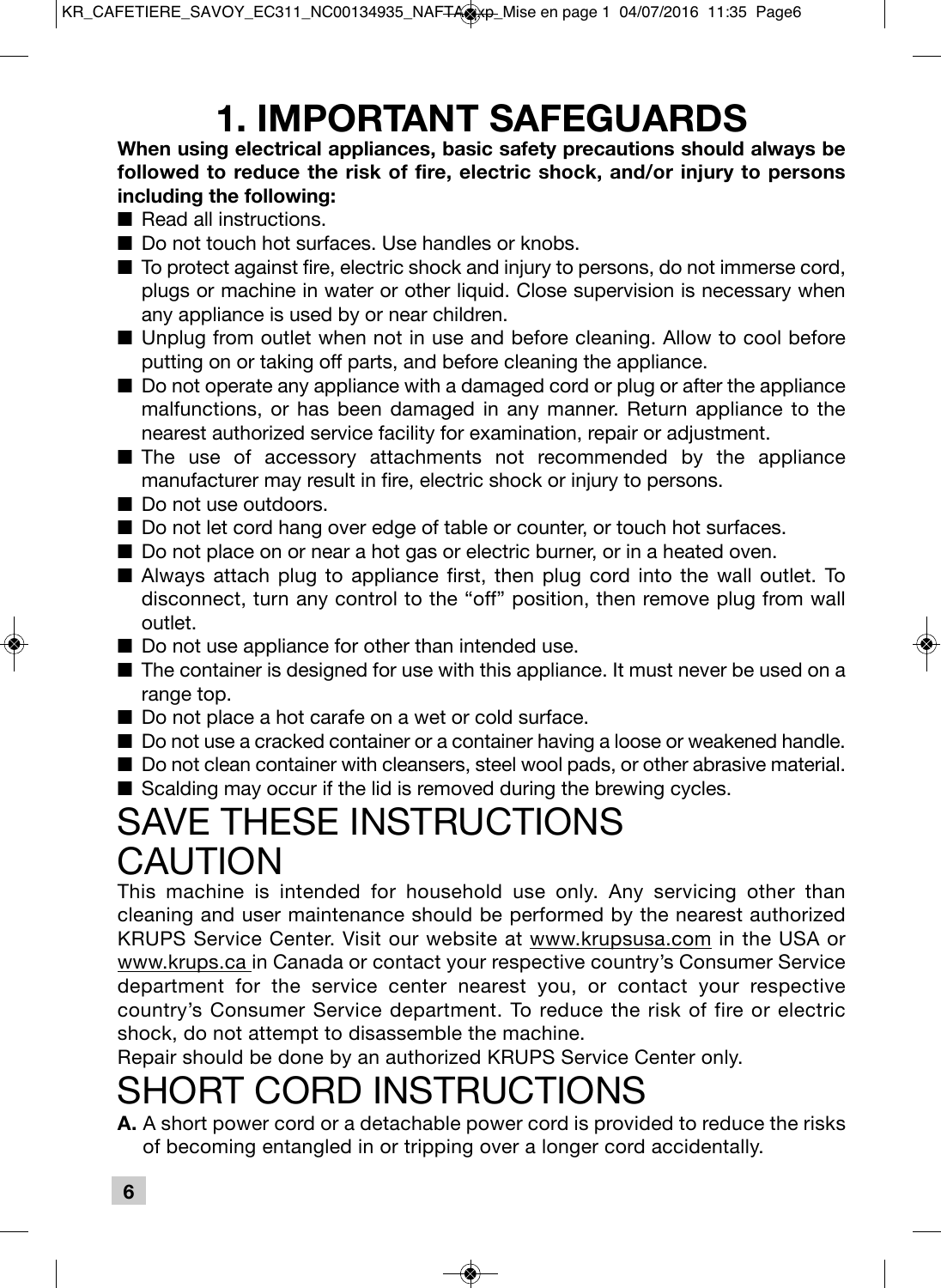- **B.** Longer detachable power cords or extension cords are available and may be used if care is exercised in their use.
- **C.** If a long detachable power cord or an extension cord is used:
	- **1)** the marked electrical rating of the detachable power cord or extension cord should be at least as great as the electrical rating of the appliance.
	- **2)** If the appliance is of the grounded type, the extension cord should be a grounding type 3-wire cord.
	- **3)** the longer cord should be arranged so that it will not drape over the counter where it can be pulled on by children or tripped over accidentally. The appliance may have a polarized plug (one blade is wider than the other). To reduce the risk of electric shock, this plug is intended to fit into a polarized outlet only one way. If the plug does not fit fully into the outlet, reverse the plug. If it still does not fit, contact a qualified electrician. Do not attempt to modify the plug in anyway.

# ADDITIONAL SAFETY INSTRUCTIONS

- This appliance is not designed to be used by children or people without knowledge or experience with the product, unless they are supervised or given prior instructions concerning the use of the appliance by someone responsible for their safety.
- Burns can occur from touching hot plate, hot water or steam. Exercise caution.
- All machines are subject to stringent quality control. Practical tests using machines taken at random are conducted and this may explain any slight marks or coffee residue showing prior to use.
- Do not pour liquids other than water and descaling solutions specified in this manual into the water tank.
- Protect the machine against humidity and freezing.
- Do not pour water into the appliance if it is still hot.
- Always place your coffee maker on a flat, stable, heat resistant work surface away from water splashes and any external sources of heat.
- Never place your carafe or your insulated pot in a microwave oven, in a dishwasher or on a stove top.
- Never put your hand inside the insulated pot.
- Do not use the carafe or the insulated pot without the lid.
- Do not use the thermal carafe if the glass inner part inside is broken. If the glass inner part of the carafe is broken, pieces of glass can transfer to your cup.
- In the interest of improving products, KRUPS reserves the right to change specifications without prior notice.
- A short power supply cord is provided to reduce the hazards resulting from becoming entangled in or tripping over a long cord.
- This appliance is not intended for use by persons (including children) with reduced physical, sensory or mental capabilities, or lack of experience and knowledge, unless they have been given supervision or instruction concerning use of the appliance by a person responsible for their safety.

Children should be supervised to ensure that they do not play with the appliance.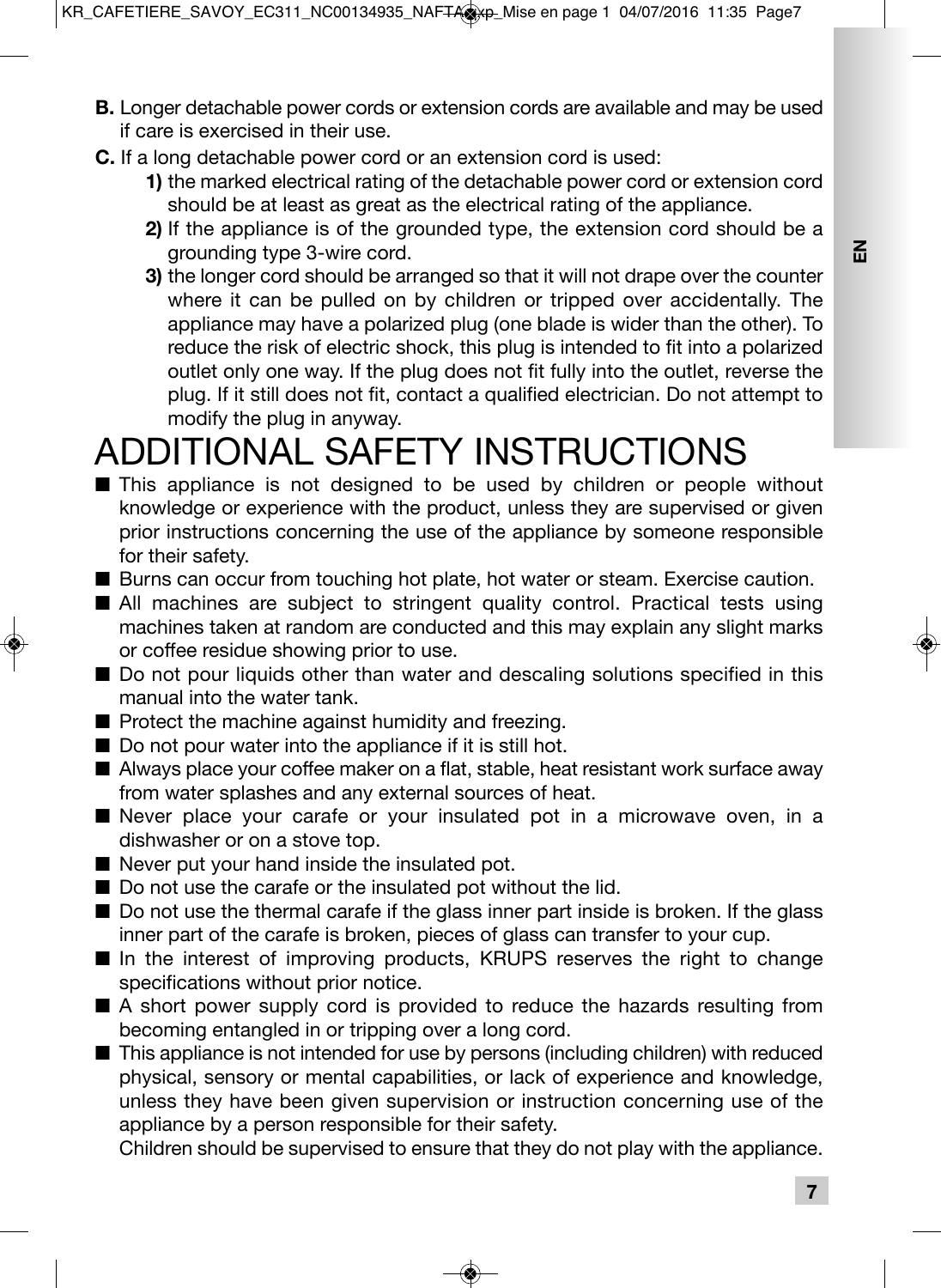### **2. DESCRIPTION**

- **a** Body of the appliance
- **b** Lid
- **c** Water tank
- **d** Water level indicator
- **e** Carafe lid
- **f** Carafe handle
- **g** Carafe
- **h** Warming plate
- **i** Filter holder
- **j** Permanent filter (avoids paper filters)
- **k H** button
- **l MIN** button
- **m** BREW button
- **n** AUTO button
- **o** Spoon

# **3. SETTING THE CLOCK**

■ Place the coffee maker on a hard, flat surface.

- Plug the power cord into a 120V outlet. **Fig. 1.** 
	- 1- When you plug in the coffee maker for the first time, "**1:00 pm**" will start flashing on the display. Set the time by pressing the **H** button **(k)** to set the hour and the **MIN** button **(l)** to set the minutes. Wait a few seconds, the time is set once it stops flashing on the screen. **Fig. 2.**
	- 2- You can change or reset the time whenever you wish by pressing and holding the BREW button **(m)** then adjusting the time by pressing **H** for the hours and **MIN** for the minutes. Wait a few seconds, the time is set once it stops flashing on the screen.
- **NB:** Your clock is now set and will continue to show the time, even when your machine is in standby mode. **Fig. 3.**

If the machine is unplugged or there is a power failure, the clock will revert back to 1:00 pm. Repeat the instructions above to reset the clock.

## **4. PRIOR TO FIRST USE**

■ Before using your coffee maker for the first time, run a cycle without coffee to rinse the circuit. Fill the water tank to the maximum level and start a cycle by pressing the brew button **(m)**.

**IMPORTANT :** Your machine has been designed to work with cold or water at room temperature only.

### **5. MAKING COFFEE**

- Open the coffee maker lid (**b**). **Fig. 4.**
- Fill the carafe **(g)** with cold or water at room temperature, then pour it into the water tank **(c) Fig. 5.** The number of cups is shown by the water level indicator **(d)**. Do not exceed 12 cups. **Fig. 6.**
- Place the carafe **(g)** with its lid onto the warming plate **(h)** making sure that it is properly positioned so as to activate the coffee pouring mechanism. **Fig. 7.**
- We recommend removing the filter holder with the filter before adding the ground coffee. If you accidentally pour ground coffee into the water tank, do not start the cycle. Clean the tank, otherwise the coffee may block the water circuit.
- Add 1 KRUPS spoon (o) of ground coffee per cup. Do not exceed 12 spoons (2 ounces). **Fig. 10.**
- Make sure that the filter holder **(i)** is inserted. **Fig. 8.** Insert the permanent filter **(j)** or a #4 paper filter into the filter holder **(i)**. If using a paper filter, make sure it is fully opened and properly positioned in the filter holder. **Figs. 9a and 9b.**
- Close the lid **(b)**.
- Press the brew button (**m**). A light next to the BREW button (**m**) will come on to show that the coffee maker has started the brew cycle. The machine will beep once it starts. **Fig. 11.**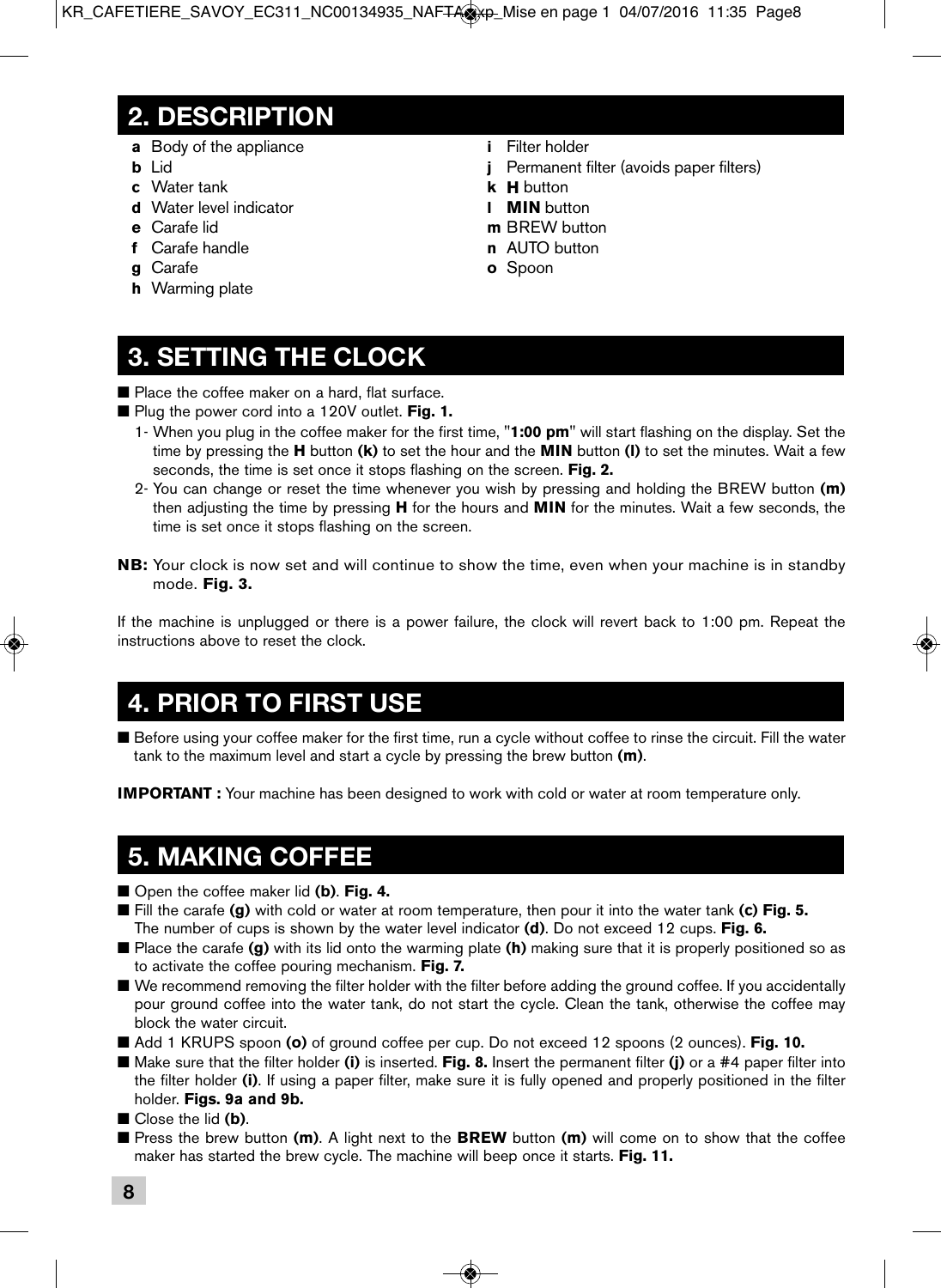- Once the brewing cycle has finished, the keep warm function will switch on automatically.
- At the end of the keep warm, your machine will beep 3 times and the brew button **(m)** will turn off.
- You can turn off the machine at any time during the brew cycle by simply pressing the brew button **(m)**. The brew button light will also turn off. The machine will beep 3 times.

 There will still be hot liquid in the filter even when the brew cycle has finished. Wait a few minutes for the rest of the liquid to drip through into the carafe before removing the filter.

#### **NB:**

- The amount of coffee in the carafe at the end of the cycle is less than the amount of water poured into the tank because about 10% is absorbed by the ground coffee and the filter.
- There is an overflow hole on the back of the water tank. If you add too much water, it will leak out of this hole.
- Clean the permanent filter between each use or use a new paper filter.

### **CAUTION:**

- **To avoid any overflow, the carafe must be properly positioned on the warming plate of the coffee maker, otherwise it could cause hot water or hot coffee to overflow.**
- **The coffee maker becomes very hot during the brew cycle. Please handle with care.**
- **Do not place the carafe in the microwave.**

## **6. OTHER FUNCTIONS**

### **6a – AUTO START FUNCTION**

### **Programming the auto-start settings.**

- Check that the time shown on the clock is correct. If not, follow the instructions in section 3. SETTING THE CLOCK
- Press the **AUTO** button (n). The **AUTO** icon will appear on the screen. Fig. 14.
- Adjust the time by pressing **H** for the hours and **MIN** for the minutes. **Fig. 15.**

2 options for setting the auto-start time:

- The time is set by pressing the **AUTO** button (n) again: the program is taken into account, the light next to the **AUTO** button switches on and the **AUTO** icon appears on the display. **Fig. 16.**
- The time is automatically set after a few seconds: in this case, the time is taken into account but the auto-start program is not activated. To launch the autostart program, press the **AUTO** button **(n)** twice.
- To cancel an auto-start, press the **BREW** button (**m**).

### **6b – KEEP WARM**

### **TIME**

- The keep warm function lasts for 2 hours.
- At the end of the cycle, press **BREW** to cancel the keep warm function.

## **7. CLEANING**

- To remove the used coffee grounds, remove the filter and the filter holder from the coffee maker. **Fig. 12 et 13.**
- Do not clean the machine if it is still hot.
- Wash the removable filter holder and the permanent filter in warm soapy water. The carafe can go in the dishwasher.
- Clean the coffee maker using a soft cloth or damp sponge. Never use harsh detergents or abrasive cleaners on any part of the coffee maker.
- For stubborn stains, use a cloth moistened with white vinegar.
- Do not immerse the machine in water or place it under a running faucet.

### **CAUTION: Do not place the carafe in the microwave.**

**Do not put the other parts of the coffee maker in the dishwasher.**

**E**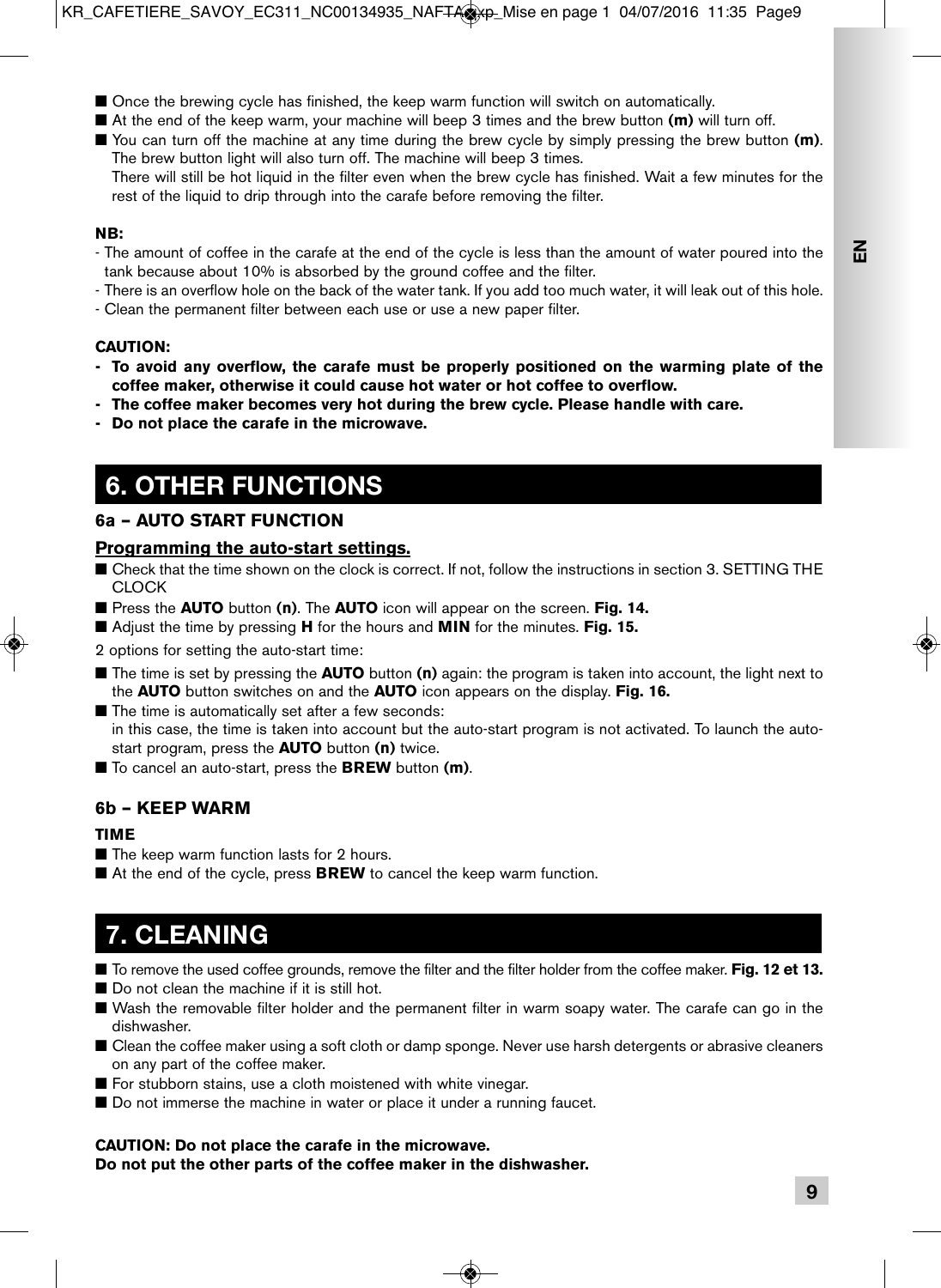## **8. DESCALING**

### ■ Why descale?

- Limescale naturally builds up in your coffee maker. Descaling helps to maintain your coffee maker so that it lasts longer and offers constantly high coffee quality over time. Limescale can permanently alter the performance of your machine. Malfunctions linked to scaling are not covered by the warranty if the product is returned.

### ■ When to descale?

- The descaling frequency depends on the hardness of the water and the number of brew cycles. If you notice the following signs: longer cycle time, excessive steaming, more noise at the end of the cycle, stopping midcycle, **your machine needs descaling.**
- Your coffee maker should be descaled around once a month depending on the hardness of the water.

### **How to descale your KRUPS coffee maker**

- Use the KRUPS descaling solution®, or 17 fl. oz of white vinegar diluted in 17 fl.oz of cold or water at room temperature, or 1.5 oz of citric acid diluted in 17 fl. oz until complete dissolution of crystals. **Fig. 17.**
- Pour the solution into the water tank (without coffee). **Fig. 18.** Start the cycle by pressing **BREW (m)**. Half way through the cycle, switch off the machine and leave to stand for one hour. After one hour start the second half of the cycle. **Fig. 19.**
- Run 2 full 12 cups cycles with water and no coffee to rinse the machine. **Fig. 20.**
- Repeat if necessary.
- **Coffee makers which work badly or stop working due to a lack of descaling are not covered by the warranty.**

## **9. TROUBLESHOOTING**

| <b>PROBLEM</b>                                                    | <b>SOLUTION</b>                                                                                                                                                                                                                                                                                                                                                                                                                                                                                      |
|-------------------------------------------------------------------|------------------------------------------------------------------------------------------------------------------------------------------------------------------------------------------------------------------------------------------------------------------------------------------------------------------------------------------------------------------------------------------------------------------------------------------------------------------------------------------------------|
| The coffee does not brew or<br>the appliance does not turn<br>on. | ■ Make sure the appliance is well connected to a working outlet and that<br>it is in the "ON" position.<br>$\blacksquare$ The water tank is empty.<br>■ There is a power outage.<br>■ Unplug the machine, then plug it back in.<br>■ The clock should be reprogrammed after a power outage.<br>The automatic stop feature has turned off the appliance. Turn off the<br>appliance and then turn it back on to make more coffee. For more<br>information, please consult the "Making Coffee" section. |
| The appliance seems to leak.                                      | ■ Make sure the water tank has not been filled beyond the maximum<br>limit.                                                                                                                                                                                                                                                                                                                                                                                                                          |
| Brewing takes a long time.                                        | $\blacksquare$ It may be time to descale the appliance.<br>Several minerals can accumulate in the coffee maker's circuitry.<br>Regular descaling of the machine is recommended. This may need to be<br>done more often depending on the hardness of your water. For more<br>information, please consult the "Descaling" section.<br>CAUTION: do not take the appliance apart.                                                                                                                        |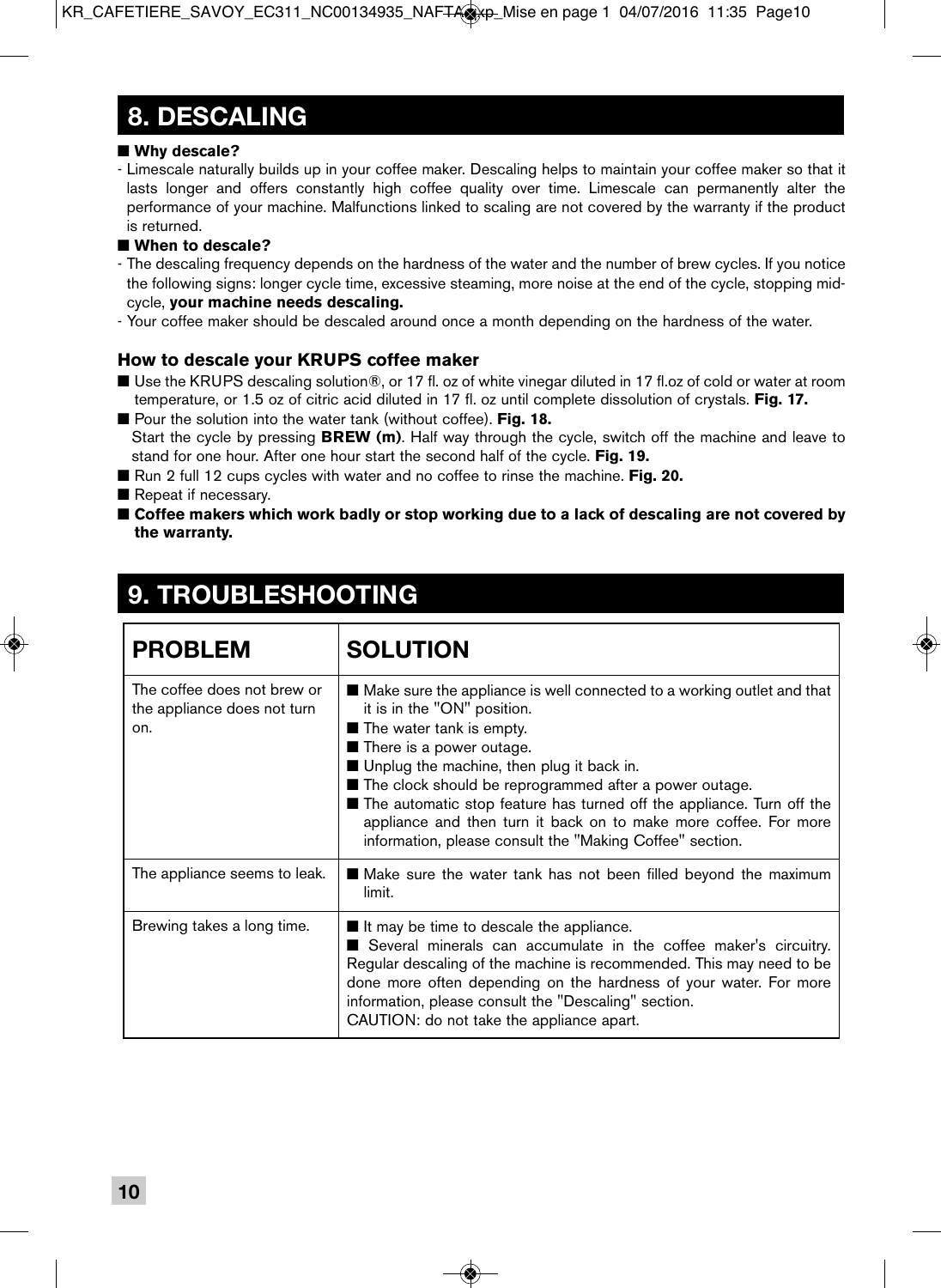| The filter basket overflows or<br>the coffee flows too slowly. | The coffee maker needs cleaning.<br>■ There is too much coffee. We recommend using one measuring spoon<br>or one soup spoon of ground coffee per cup.<br>■ The ground coffee is too fine (e.g., ground coffee for espresso won't<br>work in a drip coffee maker).<br>■ There is ground coffee lodged between the paper filter and the filter<br>holder.<br>■ The paper filter is not opened properly or is not well placed.<br>Rinse the filter holder before inserting the paper filter so it will adhere<br>to the damp walls of the filter basket.<br>■ Be sure you have not inserted a paper filter at the same time as the<br>permanent filter.<br>■ There is more than one paper filter in the filter holder.<br>Make sure the filter basket is pushed down all the way. |
|----------------------------------------------------------------|--------------------------------------------------------------------------------------------------------------------------------------------------------------------------------------------------------------------------------------------------------------------------------------------------------------------------------------------------------------------------------------------------------------------------------------------------------------------------------------------------------------------------------------------------------------------------------------------------------------------------------------------------------------------------------------------------------------------------------------------------------------------------------|
| The coffee tastes bad.                                         | ■ Clean the coffee maker.<br>■ The ground coffee is not right for your coffee maker.<br>■ The proportion of coffee and water is not sufficient. Adjust to suit your<br>taste.<br>■ The quality and freshness of the coffee is not the best.<br>The water is of poor quality.                                                                                                                                                                                                                                                                                                                                                                                                                                                                                                   |
| The coffee does not flow.                                      | See if there is water in the water tank.<br>■ The coffee flow system may be obstructed. You may clean it simply by<br>rinsing with water.                                                                                                                                                                                                                                                                                                                                                                                                                                                                                                                                                                                                                                      |
| The time is not correct (there<br>is a time difference).       | The timer is synchronized and depends on your electrical network. If<br>there is a time difference, we recommend that you program the time<br>once a week to be sure it is correct.                                                                                                                                                                                                                                                                                                                                                                                                                                                                                                                                                                                            |

If your appliance does not always work properly, call customer service in your country.

**EN**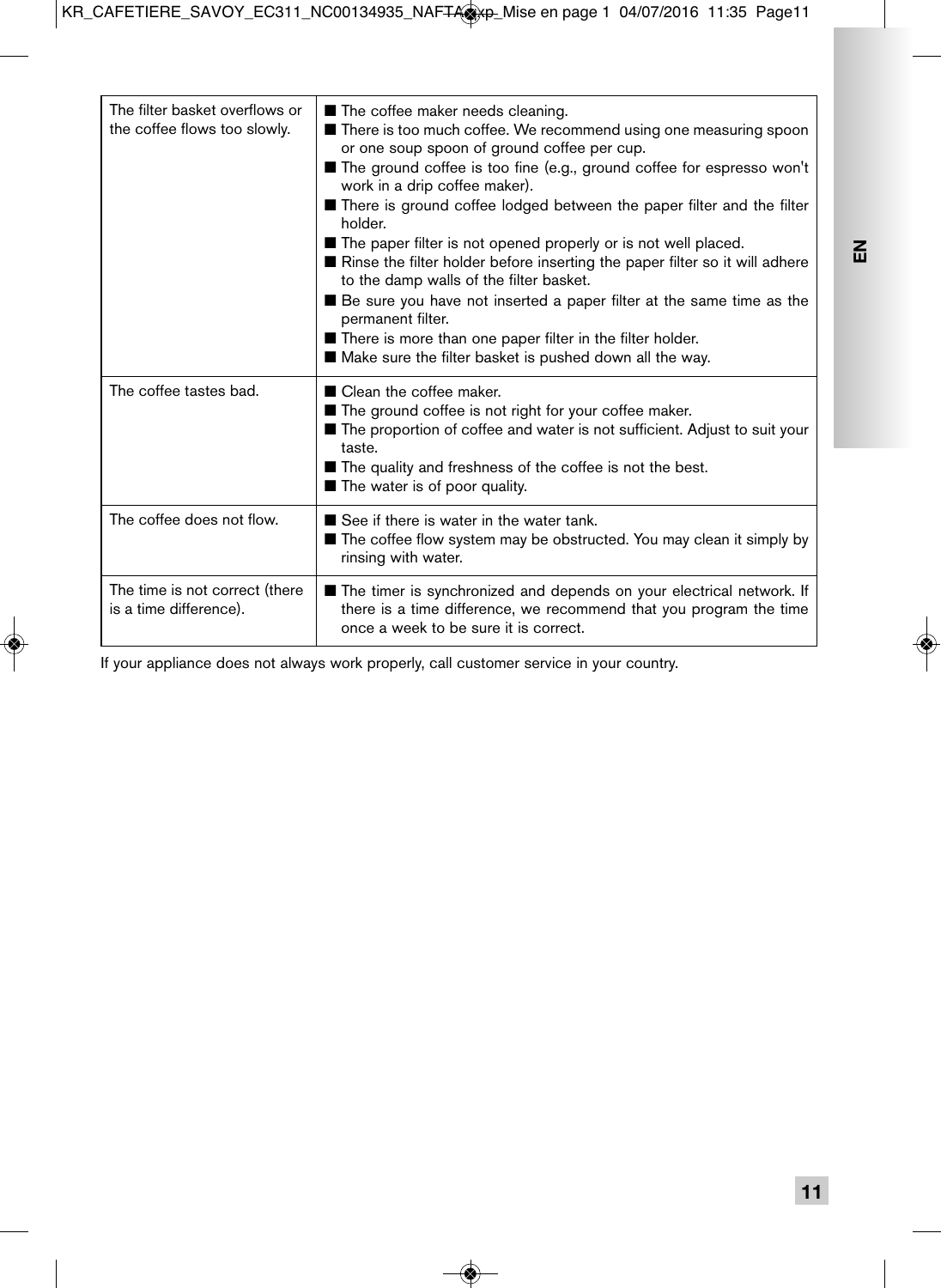## **KRUPS INTERNATIONAL LIMITED WARRANTY**

### **: www.krups.com**

*This product is repairable by KRUPS during and after the warranty period. Accessories, consumables and end-user replaceable parts can be purchased, if locally available, as described on the KRUPS internet site www.krups.com.*

### **The Warranty**

This product is guaranteed by KRUPS (company address and details included in the country list of the KRUPS International Warranty) against any manufacturing defect in materials or workmanship for a period of **2 years** starting from the initial date of purchase.

The international manufacturer's warranty by KRUPS is an extra benefit which does not affect consumer's Statutory Rights.

The international manufacturer's warranty covers all costs related to restoring the proven defective product so that it conforms to its original specifications, through the repair or replacement of any defective part and the necessary labor. At KRUPS's choice, a replacement product may be provided instead of repairing a defective product. KRUPS's sole obligation and your exclusive resolution under this warranty are limited to such repair or replacement.

### **Conditions & Exclusions**

The international KRUPS warranty only applies within the warranty period and for those countries listed in the Country List attached and is valid only on presentation of a proof of purchase. The product can be taken directly in person to an authorized service center or must be adequately packaged and returned, by recorded delivery (or equivalent method of postage), to a KRUPS authorized service center. Full address details for each country's authorized service centers are listed on KRUPS website (www.krups.com) or by calling the appropriate telephone number as set out in the Country List to request the appropriate postal address.

KRUPS shall not be obliged to repair or replace any product which is not accompanied by a valid proof of purchase.

This warranty will not cover any damage which could occur as a result of misuse, negligence, failure to follow KRUPS instructions, use on current or voltage other than as stamped on the product, or a modification or unauthorized repair of the product. It also does not cover normal wear and tear, maintenance or replacement of consumable parts, or the following:

- using the wrong type of water or consumable
- ingress of water, dust or insects into the product
- scaling (any de-scaling must be carried out according to the instructions for use)
- mechanical damages, overloading
- damages or bad results due to wrong voltage or frequency
- accidents including fire, flood, thunderbolt, etc
- professional or commercial use
- damage to any glass or porcelain ware in the product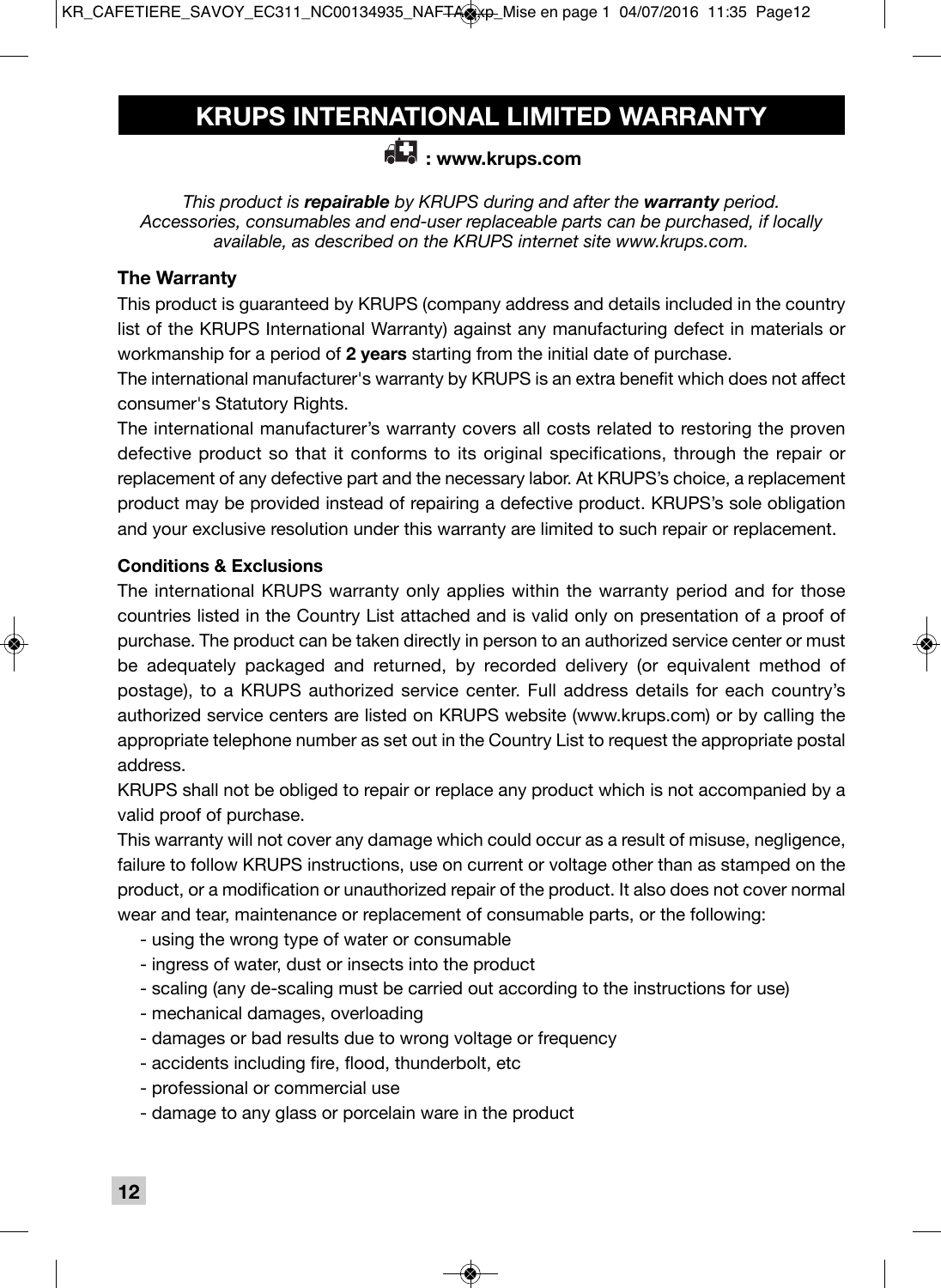This warranty does not apply to any product that has been tampered with, or to damages incurred through improper use and care, faulty packaging by the owner or mishandling by any carrier.

The international KRUPS warranty applies only for products purchased in one of the countries listed, and used for domestic purposes only in one of the countries listed on the Country List. Where a product purchased in one listed country and then used in another listed country:

- a) The international KRUPS warranty does not apply in case of non conformity of the purchased product with the local standards, such as voltage, frequency, power plugs, or other local technical specifications.
- b) The repair process for products purchased outside the country of use may require a longer time if the product is not locally sold by KRUPS.
- c) In cases where the product is not repairable in the new country, the international KRUPS warranty is limited to a replacement by a similar product or an alternative product at similar cost, where possible.

### **Consumer Statutory Rights**

This international KRUPS warranty does not affect the statutory rights a consumer may have or those rights that cannot be excluded or limited, nor rights against the retailer from which the consumer purchased the product. This warranty gives a consumer specific legal rights, and the consumer may also have other legal rights which vary from State to State or Country to Country. The consumer may assert any such rights at his sole discretion.

 $\sum_{i=1}^{\infty}$ 

**13**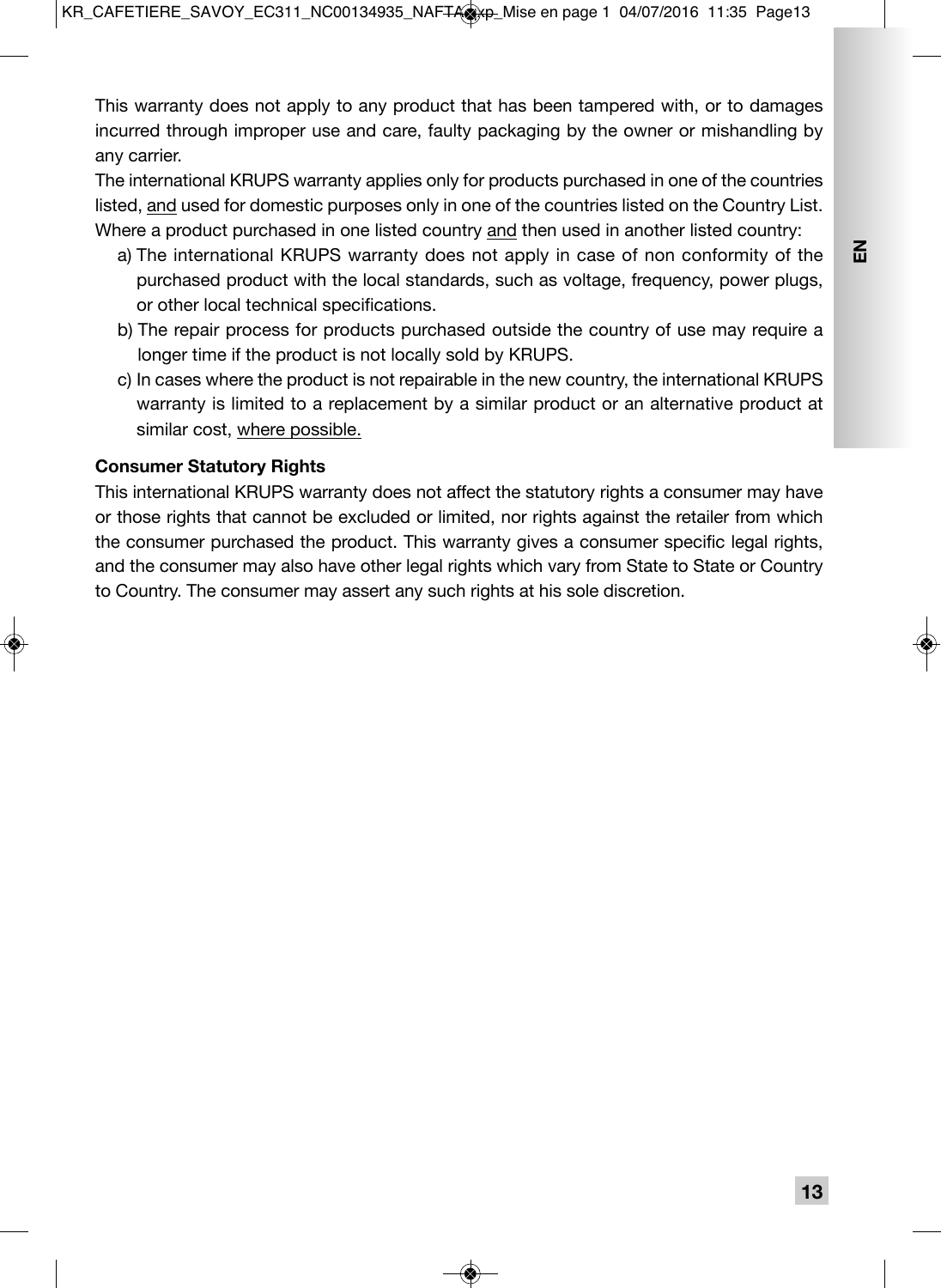# **TABLE DES MATIÈRES**

### **PAGE PAGE**

| 6a DÉPART DIFFÉRÉ<br>6b MAINTIEN AU CHAUD |  |
|-------------------------------------------|--|
|                                           |  |
|                                           |  |
|                                           |  |
|                                           |  |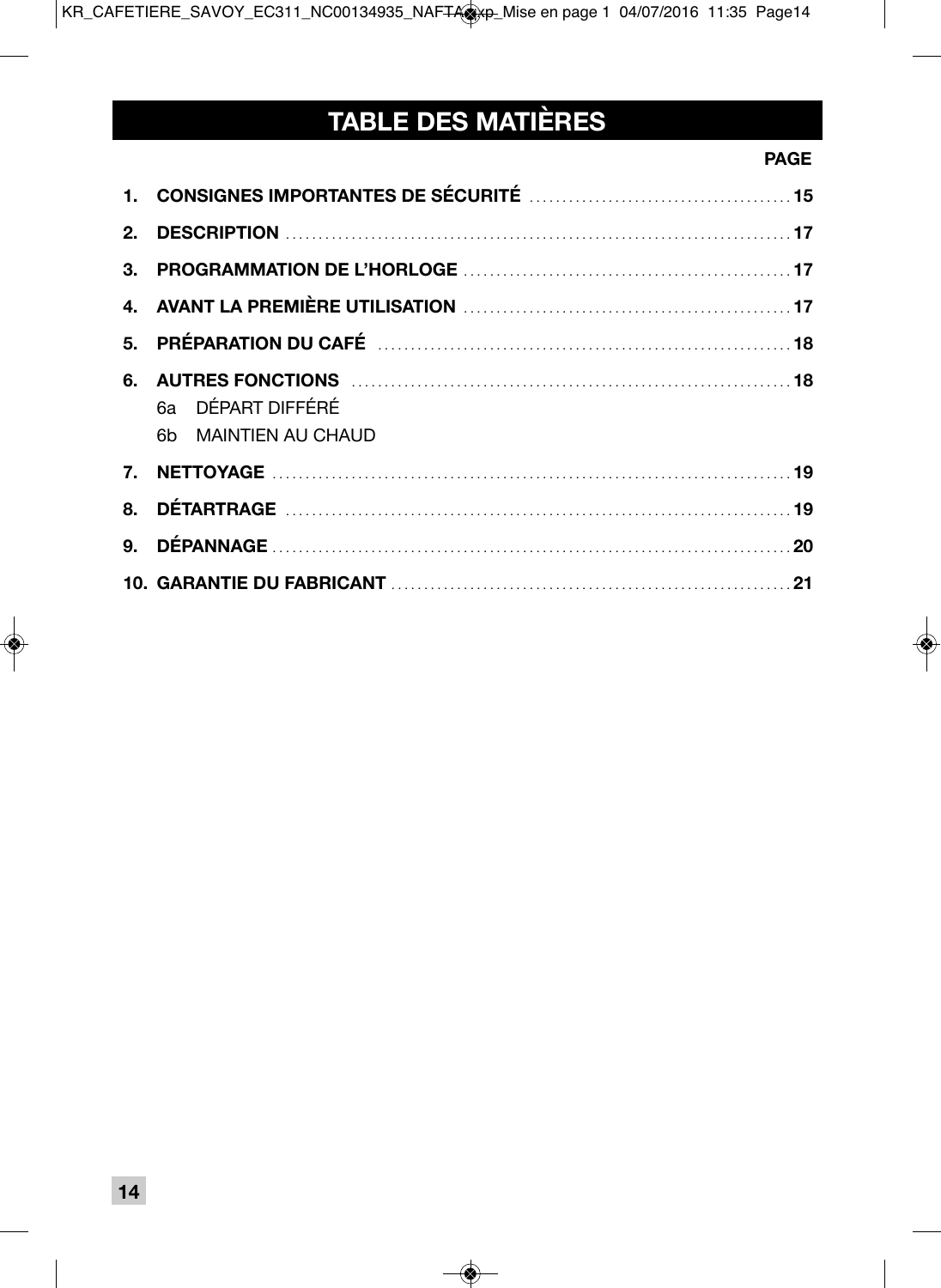# **1. CONSIGNES IMPORTANTES DE SÉCURITÉ**

**Lorsque vous utilisez un appareil électrique, des consignes de sécurité élémentaires doivent toujours être observées pour réduire les risques de feu, de décharge électrique et de blessures, y compris les suivantes :**

- Lire le mode d'emploi entier.
- Ne pas toucher les surfaces chaudes; utiliser les poignées ou les boutons.
- Pour se protéger des incendies, des décharges électriques et des blessures, ne pas immerger la machine dans l'eau ni dans tout autre liquide.
- Il convient de surveiller les enfants étroitement lorsque l'appareil est utilisé par des enfants ou à proximité d'eux.
- Débrancher l'appareil de la prise murale lorsqu'il n'est pas utilisé ou pour le nettoyer. Laisser l'appareil refroidir avant d'ajouter ou d'enlever des pièces.
- Ne pas utiliser un appareil électrique ayant un cordon d'alimentation ou une prise endommagé, quand l'appareil fonctionne mal, ou s'il a été endommagé de quelque manière que ce soit. Retourner tout appareil défectueux au centre de service agréé le plus près afin qu'il soit examiné, réglé ou réparé.
- L'utilisation d'accessoires non recommandés ni vendus par le fabricant peut causer des feux, des décharges électriques ou des blessures.
- Ne pas utiliser à l'extérieur.
- Le cordon ne doit pas pendre de la table ou du comptoir, ni toucher à des surfaces chaudes.
- Ne pas placer l'appareil sur ou près d'un brûleur au gaz ou électrique, ni dans un four chaud.
- Toujours brancher le cordon à l'appareil en premier, puis sur la prise murale. Pour débrancher, tourner le bouton de commande à la position « OFF » puis retirer la fiche de la prise murale.
- Ne pas utiliser l'appareil pour une autre fonction que celle pour laquelle il a été conçu.
- La verseuse est conçue pour être utilisée avec cet appareil; ne jamais l'utiliser sur une cuisinière.
- Ne pas déposer une verseuse chaude sur une surface froide ou humide.
- Ne pas utiliser un récipient fêlé ou qui présente une faiblesse à la poignée.
- Ne pas nettoyer la verseuse avec des nettoyants, des éponges métalliques ni avec tout autre produit abrasif.
- Le retrait du couvercle pendant les cycles d'infusion peut causer des blessures.

# CONSERVER CES INSTRUCTIONS **ATTENTION**

Cet appareil est conçu pour une utilisation domestique seulement. Tout entretien autre que le nettoyage et l'entretien normal de l'appareil par son propriétaire doit être effectué par un centre de service agréé de Krups uniquement. Visitez notre site Web www.krups.ca au Canada ou communiquez avec le service à la clientèle pour connaître le centre de service le plus près de chez vous. Afin de réduire les risques **FR**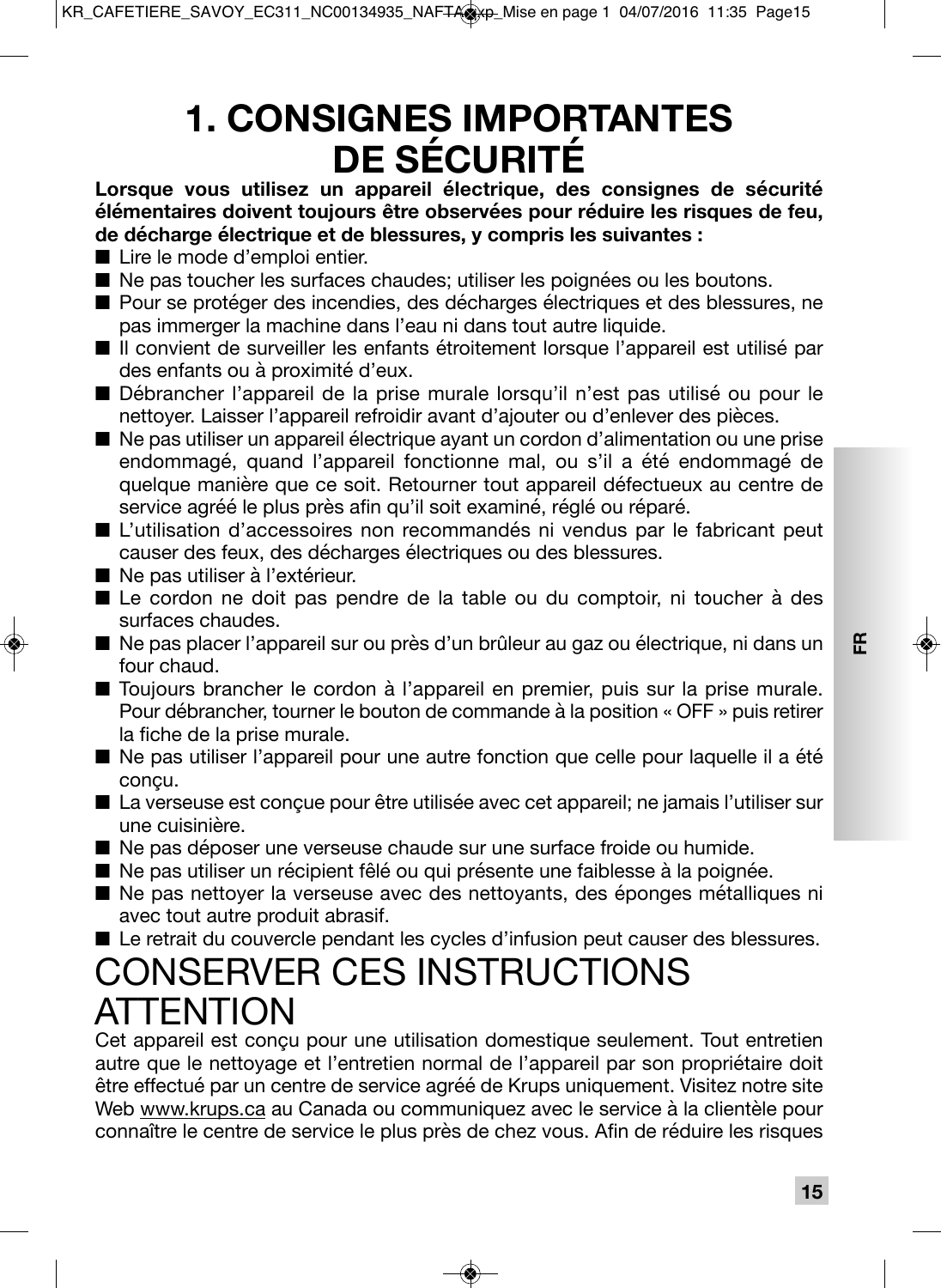de feu et de décharge électrique, ne pas démonter la base de l'appareil. Toute réparation doit être effectuée par un centre de service agréé de Krups uniquement.

# INSTRUCTIONS POUR LE CORDON COURT

- **A.** Un cordon d'alimentation court ou amovible est fourni avec l'appareil pour éviter qu'il ne s'emmêle ou ne fasse trébucher quelqu'un.
- **B.** Des rallonges et des cordons plus longs peuvent être utilisés, mais l'utilisateur doit prendre les précautions nécessaires.
- **C.** Si vous utilisez une rallonge ou un cordon d'alimentation plus long :
	- **1)** Le calibre spécifié sur le cordon ou la rallonge doit être égal ou supérieur à celui indiqué sur l'appareil.
	- **2)** Si l'appareil est mis à la terre, le cordon ou la rallonge doit être du type mis à la terre (à 3 fils).
	- **3)** Le cordon d'alimentation doit être placé de façon qu'il ne pende pas du plan de travail ou du haut de la table, car un enfant pourrait tirer dessus ou trébucher accidentellement. L'appareil peut être équipé d'une prise polarisée (une lame est plus large que l'autre). Pour réduire les risques de décharges électriques, cette fiche ne peut se brancher que dans un sens. Si la fiche ne rentre pas correctement dans la prise murale, mettez-la dans l'autre sens. Si elle ne rentre toujours pas, contactez un électricien. N'essayez en aucune façon de modifier la prise.

# CONSIGNES DE SÉCURITÉ SUPPLÉMENTAIRES

- Cet appareil n'est pas conçu pour être utilisé par des enfants et des personnes ne possédant pas de connaissances ou d'expérience quant au produit, à moins qu'une personne responsable de leur sécurité ne les supervise ou ne leur donne des instructions préalables.
- Tout contact avec la plaque chauffante, de l'eau chaude ou de la vapeur peut provoquer des brûlures. Faites preuve de prudence.
- Tout appareil est soumis à un contrôle de qualité très strict qui comprend des tests d'utilisation réelle sur des appareils sélectionnés au hasard, ce qui expliquerait toute trace légère d'usage ou résidus de café avant l'utilisation.
- Ne pas verser de liquides dans le réservoir d'eau autres que de l'eau ou les solutions de détartrage spécifiées dans ce guide.
- Protéger l'appareil contre l'humidité et la congélation.
- Ne pas verser de l'eau dans l'appareil s'il est encore chaud.
- Toujours installer votre cafetière sur un plan de travail plat, stable et résistant à la chaleur, loin des éclaboussements d'eau et de toute source externe de chaleur.
- Ne jamais mettre votre verseuse ou votre cafetière isolée dans un four à microondes, au lave-vaisselle ou sur une cuisinière.
- Ne jamais mettre votre main à l'intérieur de la cafetière isolée.
- Ne pas utiliser la verseuse ou la cafetière isolée sans le couvercle.
- Ne pas utiliser la verseuse isotherme si la partie intérieure en verre est cassée, car des morceaux de verre pourraient être transférés dans votre tasse.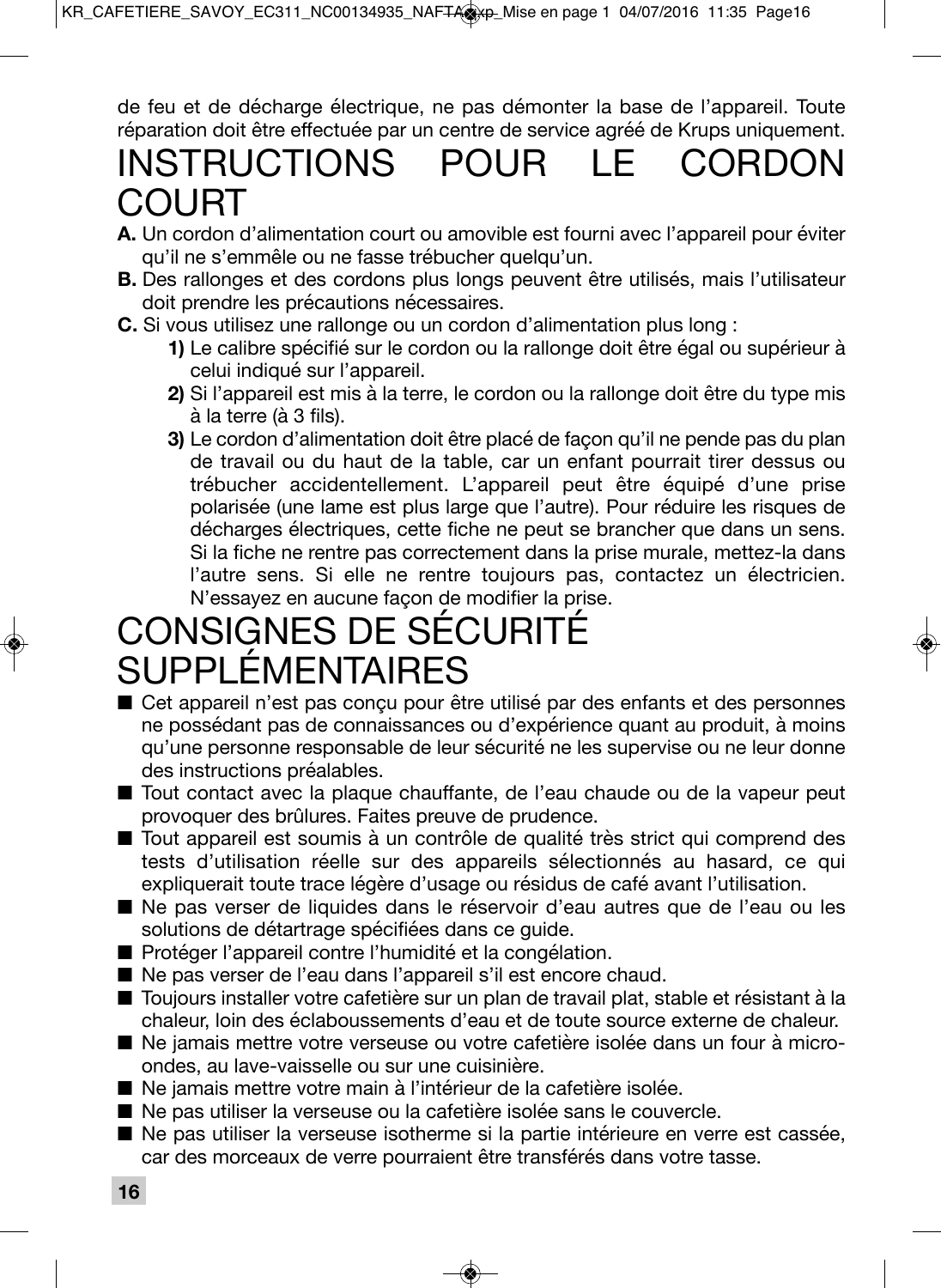- Dans l'intérêt d'améliorer ses produits, Krups se réserve le droit de modifier les caractéristiques sans avis préalable.
- Un cordon électrique court est fourni afin de réduire les risques d'emmêlement et de trébuchement accidentel liés à l'utilisation d'un plus long cordon.
- Cet appareil n'est pas prévu pour être utilisé par des personnes (y compris les enfants) dont les capacités physiques, sensorielles ou mentales sont réduites ou des personnes dénuées d'expérience ou de connaissance, sauf si elles ont pu bénéficier, par l'intermédiaire d'une personne responsable de leur sécurité, d'une surveillance ou d'instructions préalables concernant l'utilisation de l'appareil. Il convient de surveiller les enfants pour s'assurer qu'ils ne jouent pas avec l'appareil.

### **2. DESCRIPTION**

- **a** Boîtier de l'appareil
- **b** Couvercle
- **c** Réservoir d'eau
- **d** Indicateur de niveau d'eau
- **e** Couvercle de la carafe
- **f** Poignée de la carafe
- **g** Carafe
- **h** Plaque chauffante
- **i** Porte-filtre
- **j** Filtre permanent (éviter de prendre des filtres papier)
- **k** touche **H**
- **l** touche **MIN**
- **m** Touche BREW
- **n** Touche AUTO
- **o** Cuillère

# **3. PROGRAMMATION DE L'HORLOGE**

■ Posez la cafetière sur une surface dure et plane.

■ Branchez le cordon d'alimentation dans la prise murale de 120V. **Fig. 1.** 

- 1- Lorsque vous branchez la cafetière pour la première fois, « **1:00 pm** » paraît et clignote à l'écran. Programmez l'heure en appuyant sur les touches **H (k)** pour l'heure et **MIN (l)** pour les minutes. Attendez quelques secondes, l'heure est validée lorsqu'elle ne clignote plus à l'écran. **Fig. 2.**
- 2- Vous pouvez aussi modifier ou programmer à nouveau l'heure lorsque vous le souhaitez en appuyant longuement sur la touche BREW **(m)** puis réglez l'heure en appuyant sur les touches **H** pour l'heure et **MIN** pour les minutes. Attendez quelques secondes, l'heure est validée lorsqu'elle ne clignote plus à l'écran.

**Note :** Votre horloge est maintenant programmée et continuera d'afficher l'heure courante même lorsque votre appareil est en veille. **Fig. 3.**

Si l'appareil est débranché ou en cas de panne de courant, l'horloge reviendra à 1:00 PM. Il faut répéter les instructions ci-dessus pour programmer de nouveau l'horloge.

# **4. AVANT LA PREMIÈRE UTILISATION**

■ Avant la première utilisation, faites fonctionner votre cafetière sans café pour rincer le circuit. Remplissez le réservoir d'eau jusqu'au niveau max et lancez un cycle en appuyant sur la touche brew **(m)**.

**IMPORTANT :** Votre appareil a été conçu pour fonctionner seulement avec de l'eau froide ou tempérée.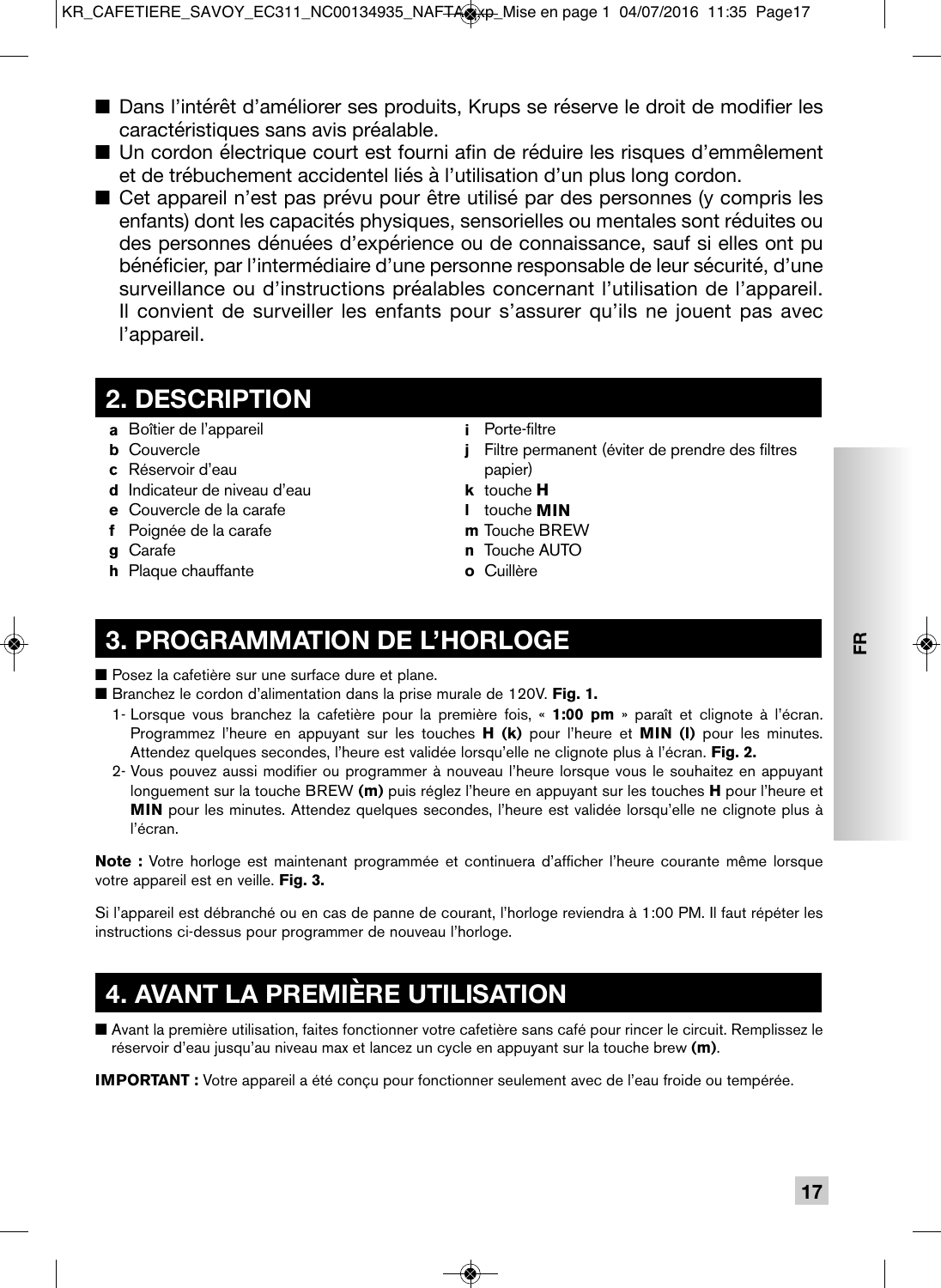# **5. PRÉPARATION DU CAFÉ**

■ Soulevez le couvercle de la cafetière (**b**). **Fig. 4.** 

- Remplissez la carafe **(g)** d'eau froide ou tempérée versez l'eau dans le réservoir d'eau **(c) Fig. 5.** L'indicateur de niveau d'eau **(d)** affiche le nombre de tasses. Ne dépassez pas 12 tasses. **Fig. 6.**
- Mettez la carafe **(g)** avec son couvercle sur la plaque chauffante **(h)** en vous assurant qu'elle est bien placée pour activer le mécanisme permettant au café de s'écouler. **Fig. 7.**
- Il est préférable de retirer le porte-filtre avec le filtre avant d'y ajouter la mouture. Si de la mouture devait être versée par mégarde dans le réservoir, veuillez ne pas lancer le cycle et nettoyez le réservoir. La mouture risque en effet de boucher le circuit d'eau.
- Ajoutez 1 cuillerée KRUPS **(o)** de mouture par tasse. Ne pas dépasser 12 cuillerées (2 onces). **Fig. 10.**
- Assurez-vous que le porte-filtre **(i)** est inséré. **Fig. 8.** Mettez le filtre permanent **(j)** dans le porte-filtre **(i)** ou un filtre papier n°4. Si vous utilisez un filtre papier, assurez vous qu'il est bien ouvert et bien en place dans le porte-filtre. **Fig. 9a et 9b.**
- Fermez le couvercle (**b**).
- Appuyez sur la touche brew (m). Un voyant à côté du bouton **BREW (m)** s'illumine pour indiquer que la cafetière a démarré le cycle d'infusion. Elle émet un bip. **Fig. 11.**
- Lorsque le cycle est terminé, la fonction maintien au chaud se met en marche automatiquement.
- À la fin, votre appareil émet 3 bips et la touche brew **(m)** s'éteint.
- À tout moment pendant le cycle d'infusion, vous pouvez éteindre la cafetière en appuyant simplement sur la touche brew **(m)**. La lumière de la touche brew s'éteindra également. Elle émet 3bips.

 Même si le cycle d'infusion est terminé, il reste du liquide chaud dans le filtre. Attendez quelques minutes pour que le reste du liquide s'écoule dans la carafe avant de retirer le filtre.

### **Note :**

- La quantité de café dans la carafe à la fin du cycle est inférieure à la quantité d'eau versée dans le réservoir puisque la mouture et le filtre en absorbent environ 10 %.
- Le réservoir est muni d'un orifice de trop-plein à l'arrière de l'appareil. Si vous ajoutez trop d'eau, elle fuira par cet orifice.
- Nettoyez le filtre permanent entre chaque utilisation ou utilisez un nouveau filtre papier.

### **ATTENTION :**

- **Pour éviter tout débordement, la carafe doit être bien placée sur la plaque chauffante de la cafetière, sinon il pourrait y avoir un débordement d'eau chaude ou de café chaud.**
- **La cafetière devient très chaude pendant le cycle d'infusion. Veuillez la manipuler avec précaution.**
- **Ne mettez pas la carafe au micro-ondes.**

## **6. AUTRES FONCTIONS**

### **6a – DÉPART DIFFÉRÉ (AUTO)**

### **Réglage de l'heure du départ différé.**

- Assurez-vous que l'horloge est à la bonne heure. Si ce n'est pas le cas, suivez les instructions à la section 3. PROGRAMMATION DE L'HORLOGE.
- Appuyez sur la touche **AUTO (n)**. Une icône **AUTO** paraît à l'écran. Fig. 14.
- Réglez l'heure en appuyant sur la touche **H** pour les heures et **MIN** pour les minutes. **Fig. 15.**
- 2 possibilités pour valider l'heure :
- L'heure est validée en appuyant à nouveau sur le bouton **AUTO (n)** : le programme est pris en compte, la voyant s'allume à côté du bouton **AUTO** et l'icône **AUTO** paraît à l'écran. **Fig. 16.**
- L'heure est validée automatiquement au bout de quelques secondes : Elle est ainsi prise en compte mais le départ différé n'est pas mis en marche. Pour lancer le programme différé, il faut alors appuyer 2 fois sur la touche **AUTO (n)**.
- Pour annuler un départ différé, appuyez sur la touche **BREW (m)**.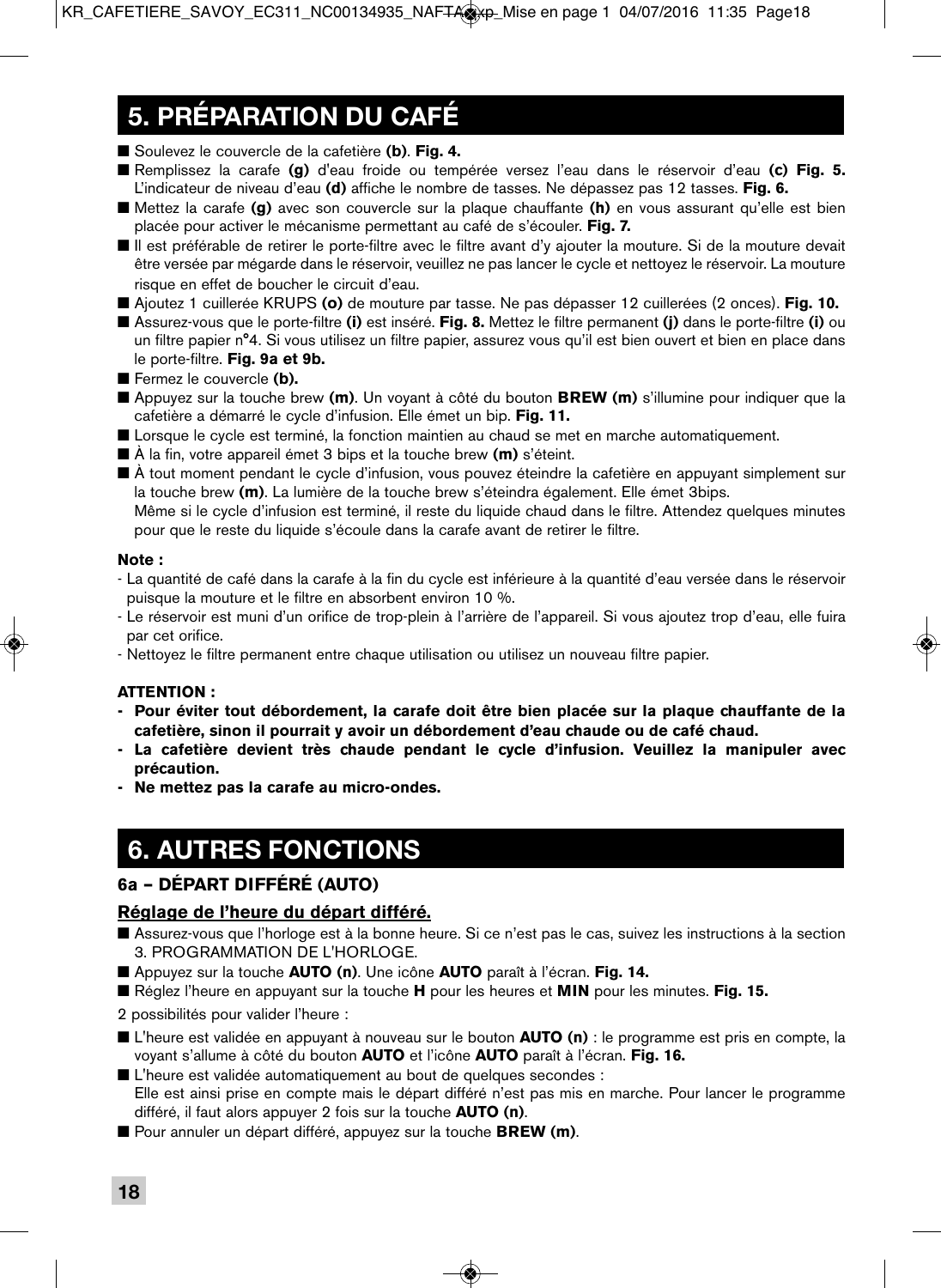### **6b – MAINTIEN AU CHAUD**

### **DURÉE**

- Le maintien au chaud de votre appareil dure 2 heures.
- À la fin du cycle, pour annuler le maintien au chaud, appuyez sur la touche **BREW.**

## **7. NETTOYAGE**

- Pour enlever la mouture usagée, retirez le filtre et le porte-filtre de la cafetière. **Fig. 12 et 13.**
- Ne nettovez pas l'appareil s'il est encore chaud.
- Lavez le porte-filtre amovible et le filtre permanent à l'eau chaude savonneuse. Vous pouvez mettre la carafe dans le lave-vaisselle.
- Nettoyez la cafetière à l'aide d'un chiffon doux ou d'une éponge humide. N'utilisez jamais de produits abrasifs ou puissants sur n'importe quelle pièce de votre cafetière.
- Pour les taches difficiles, utilisez un chiffon avec du vinaigre blanc.
- N'immergez pas l'appareil dans l'eau ou sous le robinet.

### **ATTENTION : Ne mettez pas la carafe au micro-ondes. Ne mettez pas les autres pièces de la cafetière au lave-vaisselle.**

# **8. DÉTARTRAGE**

### ■ **Pourquoi détartrer**

- Le calcaire se dépose naturellement dans votre cafetière. Le détartrage préserve la cafetière et lui assure une plus longue durée de vie et assure une qualité de café constante dans le temps. Le calcaire risque d'altérer de façon définitive le rendement de l'appareil. Les défauts de fonctionnement liés à l'entartrage ne seront pas pris sous garantie en cas de retour du produit.

### ■ **Quand détartrer**

- La fréquence du détartrage dépend de la dureté de l'eau et du nombre de cycle de café. Lorsque l'on rencontre les signes suivants : temps de cycle rallongé, forte vaporisation, niveau de bruits élevé en fin de cycle, arrêt en cours de cycle, **cela signifie que votre machine est entartrée.**
- Le détartrage de la cafetière doit être fait environ une fois par mois selon la dureté de l'eau.

### **Comment détartrer votre cafetière KRUPS**

- Utiliser la solution de détartrage KRUPS® ou 500 ml de vinaigre blanc dilué dans un demi-litre d'eau froide ou tempérée ou bien 40 g d'acide citrique dilué dans un demi-litre d'eau jusqu'à dissolution complète des cristaux. **Fig. 17.**
- Verser la solution dans le réservoir d'eau (sans café). **Fig. 18.**
- Lancer le cycle en appuyant sur la touche **BREW (m)**. À la moitié du cycle, éteindre l'appareil et laisser reposer une heure. Lancer la fin du cycle. **Fig. 19.**
- Afin de rincer la machine, lancer 2 cycles complets de 12 tasses avec de l'eau mais sans café. **Fig. 20.**
- Renouveler l'opération au besoin.

■ **La garantie exclut les cafetières ne fonctionnant pas ou mal en raison d'un manque de détartrage.**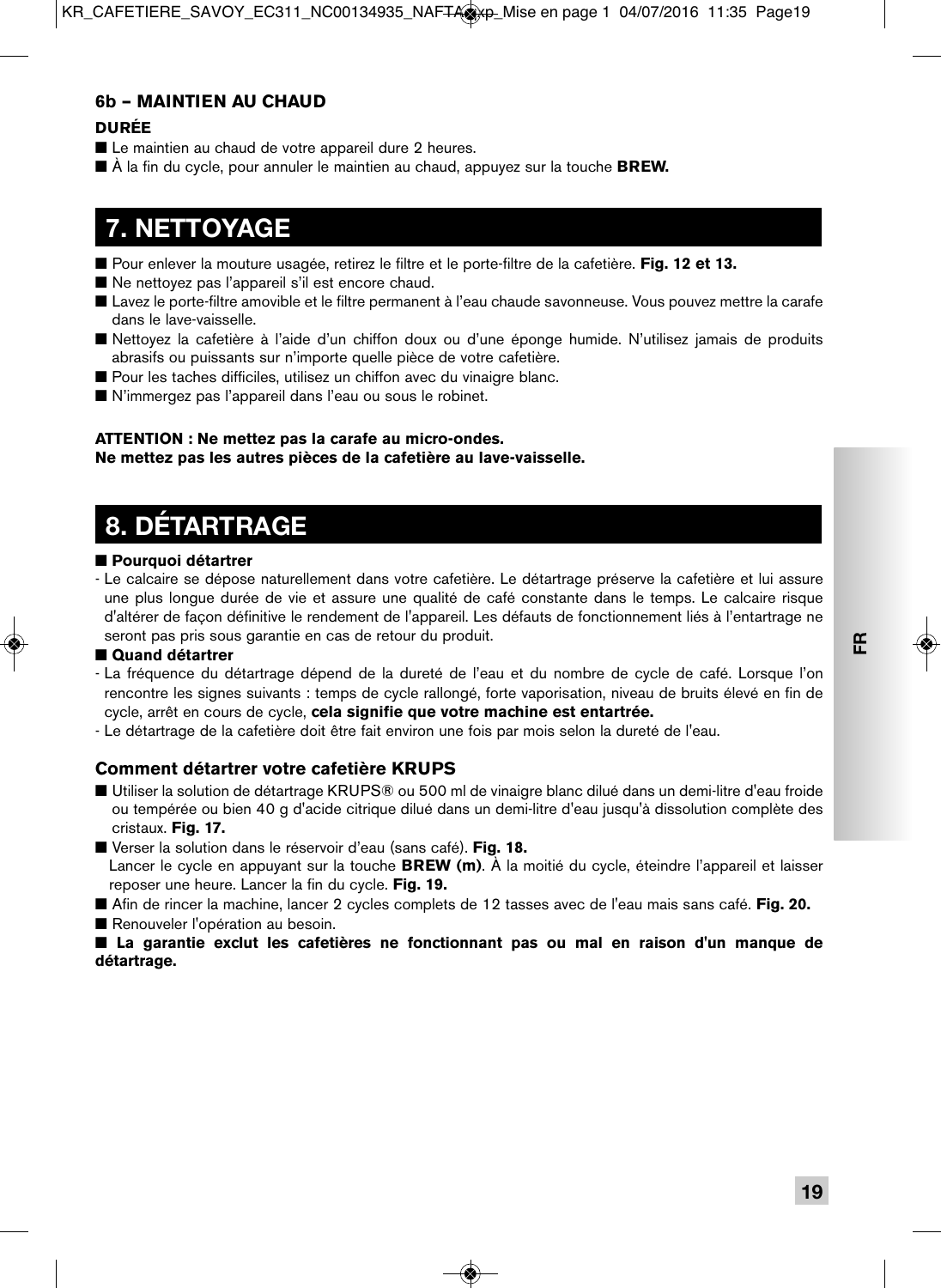# **9. DÉPANNAGE**

| <b>PROBLÈME</b>                                                | <b>SOLUTION</b>                                                                                                                                                                                                                                                                                                                                                                                                                                                                                                                                                                                                                                                                                                                                                                                                       |
|----------------------------------------------------------------|-----------------------------------------------------------------------------------------------------------------------------------------------------------------------------------------------------------------------------------------------------------------------------------------------------------------------------------------------------------------------------------------------------------------------------------------------------------------------------------------------------------------------------------------------------------------------------------------------------------------------------------------------------------------------------------------------------------------------------------------------------------------------------------------------------------------------|
| Le café ne s'infuse pas ou<br>l'appareil ne s'allume pas.      | Assurez-vous que l'appareil est bien branché dans une prise<br>fonctionnelle, et qu'il est à « ON ».<br>■ Le réservoir d'eau est vide.<br>If If y a eu une panne de courant.<br>Débranchez la machine, puis rebranchez-la.<br>L'horloge doit être reprogrammée après une panne de courant.<br>La fonction d'arrêt automatique a éteint l'appareil. Éteignez l'appareil<br>puis rallumez-le pour préparer d'autre café. Pour plus de<br>renseignements, consultez la section « Préparation du café ».                                                                                                                                                                                                                                                                                                                  |
| L'appareil semble fuir.                                        | ■ Assurez-vous que le réservoir d'eau n'a pas été rempli au-delà de la<br>limite maximale.                                                                                                                                                                                                                                                                                                                                                                                                                                                                                                                                                                                                                                                                                                                            |
| L'infusion prend beaucoup de<br>temps.                         | Il est peut-être temps de détartrer l'appareil.<br>Plusieurs minéraux peuvent s'accumuler dans le circuit de la cafetière.<br>Il est recommandé de détartrer la machine régulièrement. Il est possible<br>de devoir le faire plus fréquemment selon la dureté de votre eau. Pour<br>plus de renseignements, consultez la section « Détartrage ».<br>NOTE : ne démontez pas l'appareil.                                                                                                                                                                                                                                                                                                                                                                                                                                |
| Le porte-filtre déborde ou le<br>café s'écoule trop lentement. | ■ La cafetière a besoin d'être nettoyée.<br>Il y a trop de café. Nous vous recommandons d'utiliser une cuillère à<br>mesurer ou une cuillerée à soupe de café moulu par tasse.<br>■ La mouture est trop fine (par exemple, la mouture pour l'espresso ne<br>convient pas à une cafetière à percolation).<br>Il y a de la mouture qui s'est insérée entre le filtre papier et le porte-<br>filtre.<br>Le papier filtre n'est pas bien ouvert ou est mal placé.<br>Rincez le porte-filtre avant d'y mettre le filtre papier afin que ce dernier<br>adhère aux parois humides du porte-filtre.<br>Assurez-vous que vous n'avez pas mis un filtre papier en même temps<br>que le filtre permanent.<br>If Il y a plus d'un filtre papier dans le porte-filtre.<br>Assurez vous que le porte-filtre est inséré entièrement. |
| Le café a mauvais goût.                                        | ■ Nettoyez la cafetière.<br>La mouture ne convient pas à votre cafetière.<br>Le proportion de café et d'eau est inadéquate. Modifiez-la selon vos<br>goûts.<br>La qualité et la fraîcheur du café ne sont pas optimales.<br>■ L'eau est de piètre qualité.                                                                                                                                                                                                                                                                                                                                                                                                                                                                                                                                                            |
| Le café ne s'écoule pas.                                       | Assurez-vous qu'il y a de l'eau dans le réservoir.<br>Le système d'écoulement de café est peut-être obstrué. Vous pouvez<br>le nettoyer simplement en le rinçant à l'eau.                                                                                                                                                                                                                                                                                                                                                                                                                                                                                                                                                                                                                                             |
| L'heure n'est pas exacte<br>(il y a un décalage).              | La minuterie est synchronisée et dépendante de votre réseau électrique.<br>S'il y a un décalage, nous vous recommandons de programmer l'heure<br>une fois par semaine pour vous assurer qu'elle est exacte.                                                                                                                                                                                                                                                                                                                                                                                                                                                                                                                                                                                                           |

Si votre appareil ne fonctionne toujours pas correctement, veuillez communiquer avec le service à la clientèle de votre pays.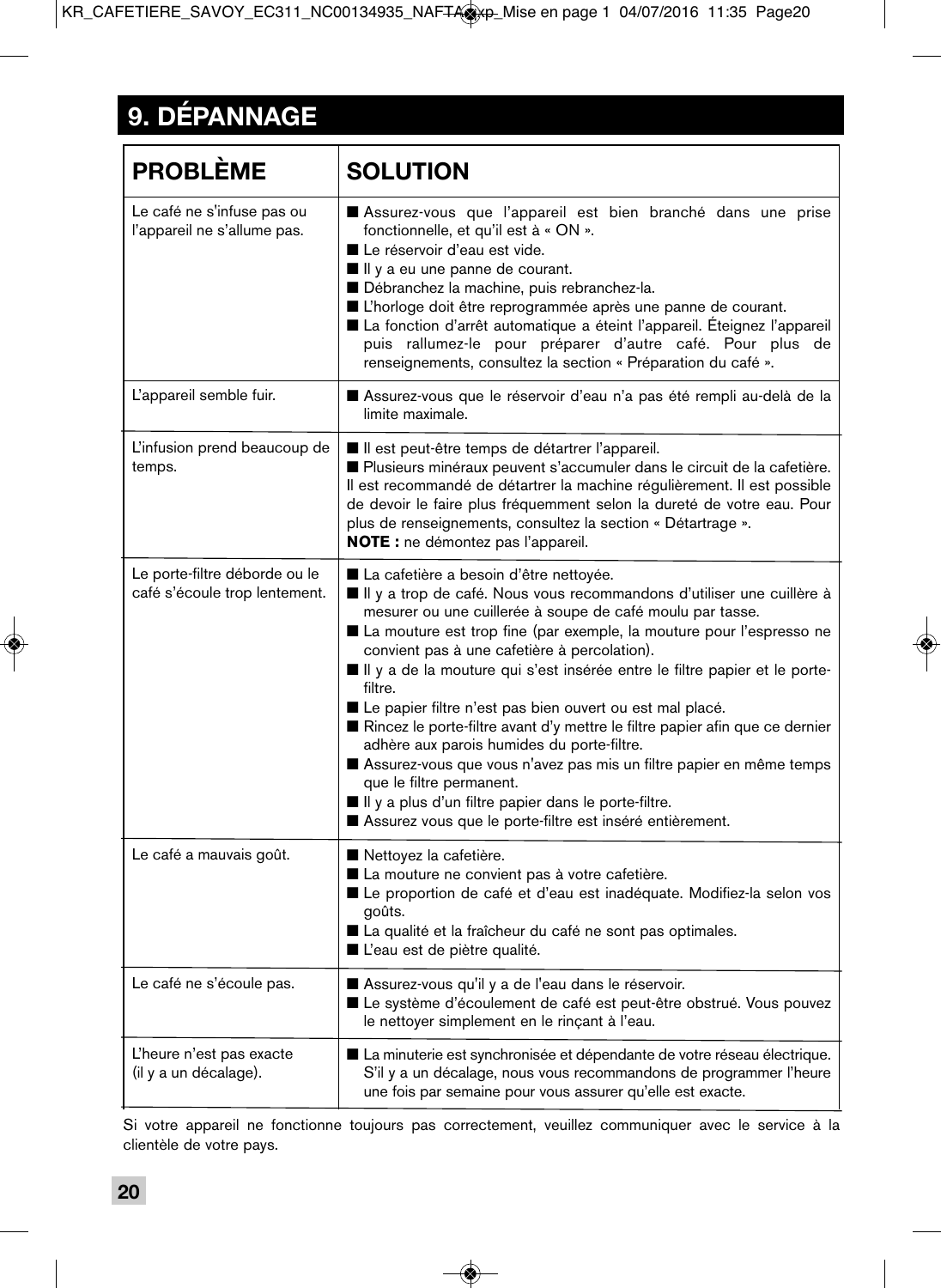# **10. GARANTIE DU FABRICANT**

### **: www.krups.com**

*Ce produit est réparable par KRUPS, pendant et après la période de garantie. Les accessoires, consommables et autres pièces remplaçables directement par l'utilisateur, peuvent être achetés, s'ils sont disponibles localement, tel que décrit le site Internet www.krups.com.*

### **La Garantie**

Ce produit est garanti par KRUPS (adresse et contacts figurant sur la liste des pays de la Garantie Internationale KRUPS) contre tout défaut de fabrication ou de matière, **pendant 2 ans,** à partir de la date d'achat.

Cette Garantie Internationale du fabricant KRUPS vient en complément des droits des consommateurs.

La Garantie Internationale du fabricant couvre tous les coûts de remise en état d'un produit reconnu défectueux pour qu'il redevienne conforme à ses spécifications d'origine, par la réparation, la main-d'œuvre, et le remplacement éventuel de pièces défectueuses. Au choix de KRUPS, un produit de remplacement peut être proposé à la place de la réparation du produit défectueux. Les obligations de KRUPS dans le cadre de cette garantie se limitent exclusivement à cette réparation ou ce remplacement.

### **Conditions et exclusions**

La Garantie Internationale de KRUPS ne s'applique que pendant la période définie pour les pays figurant sur la Liste des pays jointe, et n'est valable que sur présentation d'un justificatif d'achat. Le produit peut être déposé directement chez un réparateur agréé, ou peut y être envoyé en recommandé après avoir été emballé de manière adéquate. La liste complète des réparateurs agréés dans chaque pays, ainsi que leurs coordonnées complètes, est disponible sur le site de KRUPS (www.krups.com), ou en composant le numéro du Service à la clientèle précisé dans la liste des pays.

KRUPS n'a aucune obligation de réparer ou d'échanger un produit qui ne serait pas accompagné d'un justificatif d'achat.

Cette garantie ne couvre pas les dommages qui seraient le résultat d'une mauvaise utilisation, d'une négligence, du non-respect des instructions d'utilisation et de maintenance, de l'utilisation avec une alimentation électrique non conforme à celle spécifiée sur la plaque signalétique, ou d'une modification ou d'une réparation non autorisée du produit. Elle n'inclut également pas l'usure normale du produit ni l'entretien ou le remplacement de pièces consommables, ni les cas suivants :

- utilisation d'une eau ou d'un consommable non adapté
- entartrage (tout détartrage doit être réalisé conformément aux instructions dans le mode d'emploi)
- entrée d'eau, de poussière, d'insectes dans le produit
- dommages attribuables à un choc, ou une surcharge
- usage professionnel ou sur un lieu de travail
- tout accident lié à un feu, une innondation, la foudre, etc …
- verre ou céramique endommagé

Cette garantie ne s'applique pas aux produits ayant subi des coups, ou aux dommages résultant d'une utilisation impropre ou sans entretien, aux problèmes d'emballage ou de transport pendant l'expédition du produit par son propriétaire.

La Garantie internationale de KRUPS couvre exclusivement les produits achetés dans un des pays listés, et utilisés à des fins domestiques également dans un des pays figurant sur la liste des pays. En cas d'utilisation dans un pays différent du pays d'achat :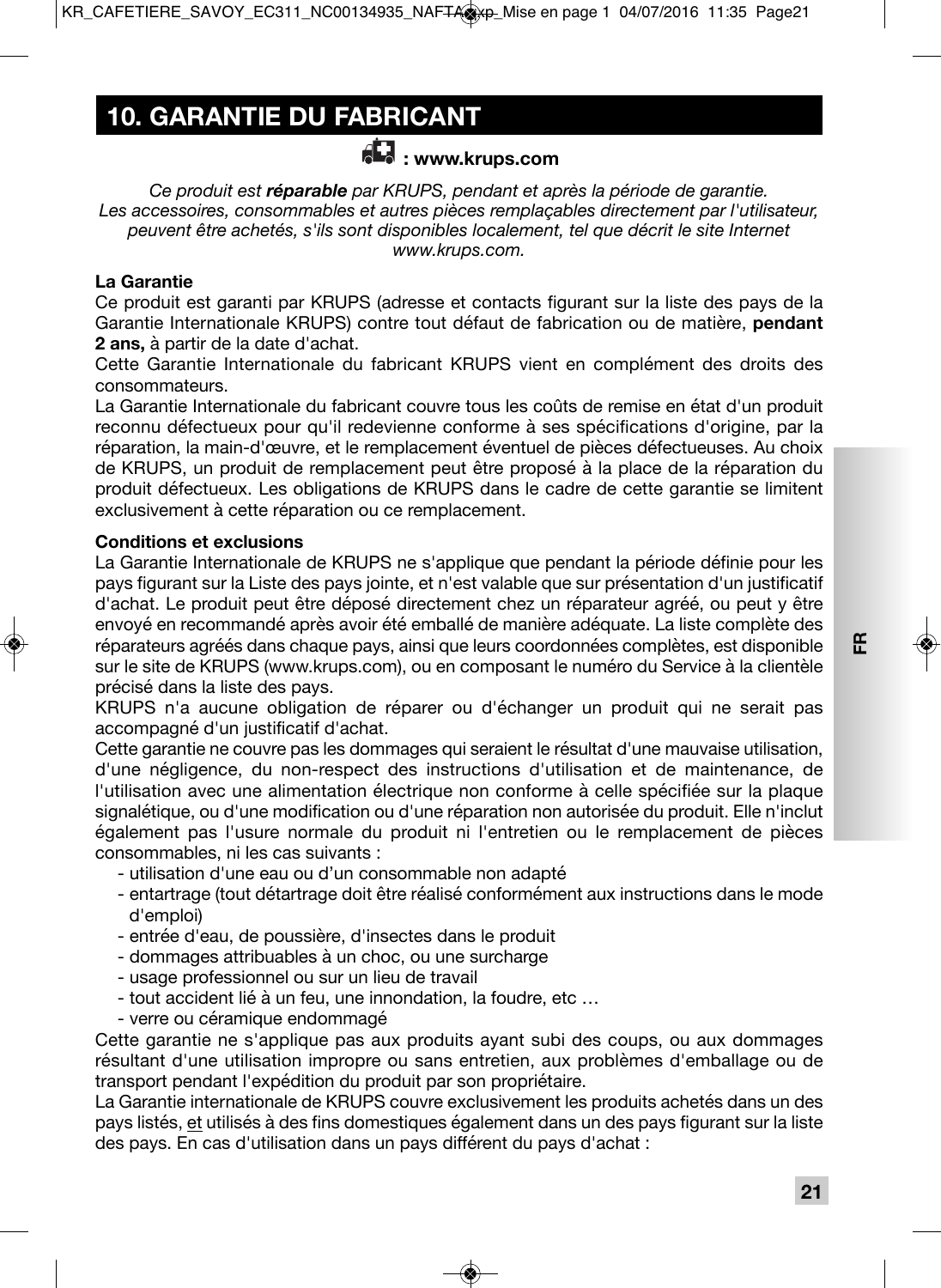- a) La Garantie internationale de KRUPS ne s'applique qu'en cas d'adéquation du produit avec les normes et les standards locaux, tels que le voltage, la fréquence électrique, le type de prise électrique, ou toute autre spécification locale.
- b) Le processus de réparation d'une produit acheté à l'extérieur du pays d'emploi peut prendre plus de temps si ce produit n'est pas vendu localement par KRUPS.
- c) Au cas où le produit ne serait pas réparable dans le pays d'emploi, la Garantie Internationale de KRUPS sera limitée au remplacement par un produit équivalent ou un produit de remplacement de même valeur, si c'est possible.

### **Droits des consommateurs**

Cette Garantie Internationale de KRUPS ne touche ni les droits légaux dont bénéficie tout consommateur localement, qui ne sauraient être exclus ou limités, ni les droits légaux envers un distributeur auprès de qui aurait été acheté un produit. Cette Garantie donne au consommateur des droits spécifiques, et le consommateur peut par ailleurs bénéficier des droits particuliers en fonction du pays, de l'État ou de la province. Le consommateur peut faire usage de ces droits de son seul fait.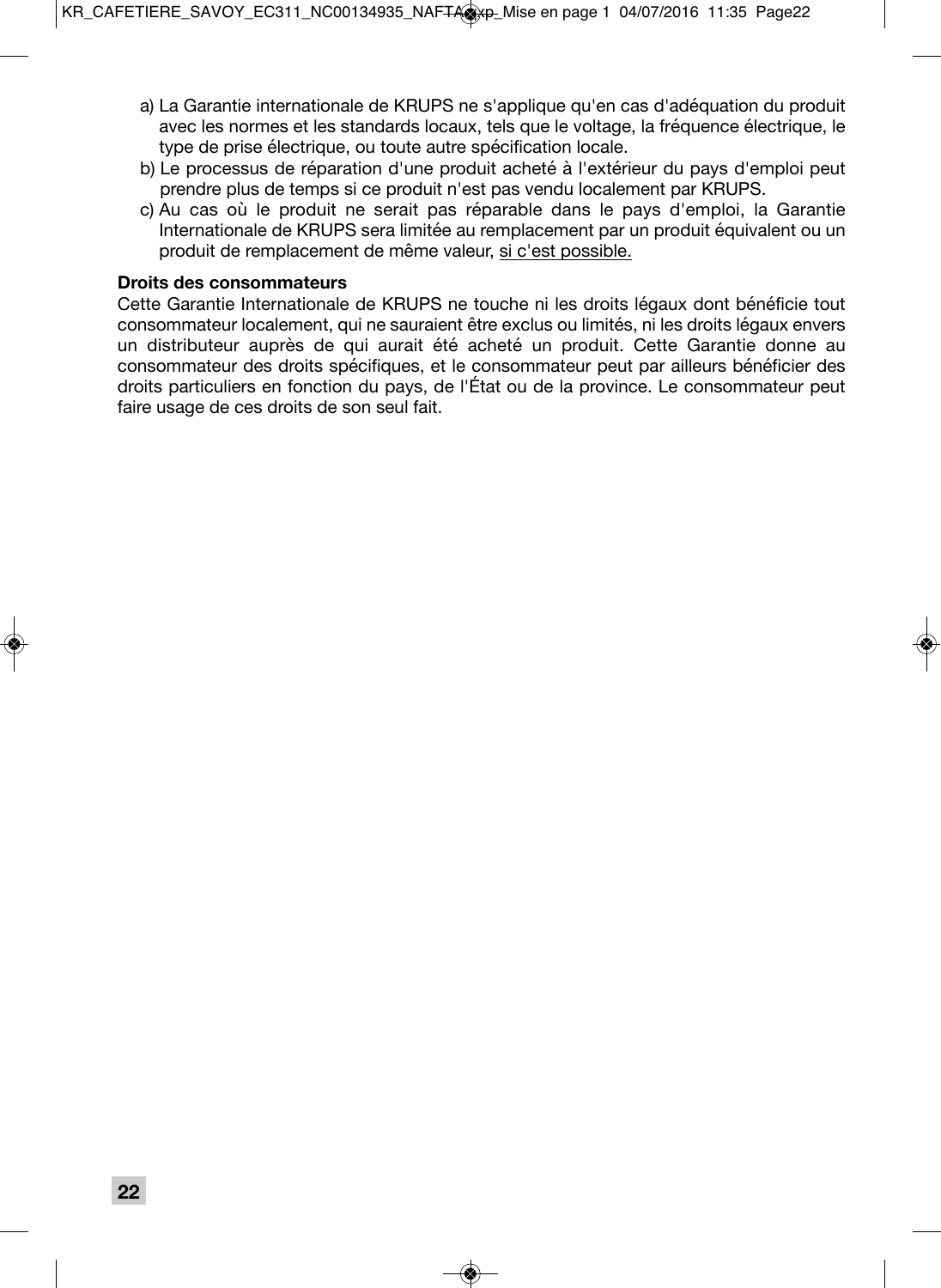# **ÍNDICE**

### **PAGINA**

| 6a ARRANQUE DIFERIDO         |  |
|------------------------------|--|
| 6b MANTENIMIENTO EN CALIENTE |  |
|                              |  |
|                              |  |
|                              |  |
|                              |  |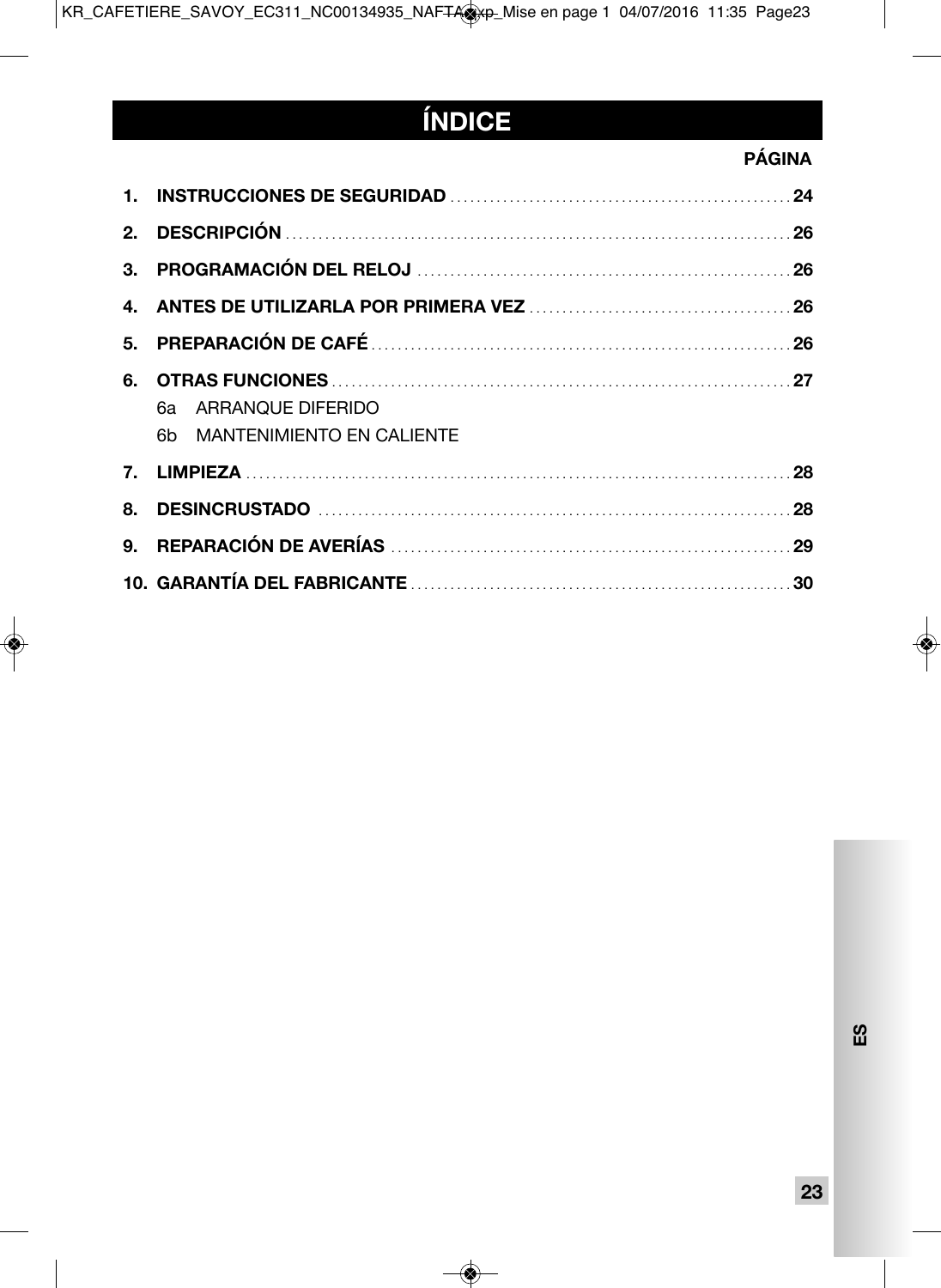# **1. INSTRUCCIONES DE SEGURIDAD**

### **Al utilizar electrodomésticos, deben tomarse siempre precauciones de seguridad básicas para reducir el riesgo de incendio, descarga eléctrica y/o lesiones, como las siguientes:**

- Lea todas las instrucciones.
- No toque las superficies calientes. Utilice los mangos o asas del producto.
- Para evitar incendios, descargas eléctricas y lesiones, no sumeria el cable, los enchufes ni el aparato en agua ni en ningún otro líquido.
- Si el aparato está siendo utilizado por un niño o cerca de niños, será necesario supervisarlo estrictamente.
- Desenchúfelo de la toma de corriente cuando no esté en uso y antes de limpiarlo. Deje que se enfríe antes de poner o quitar piezas, y antes de limpiarlo.
- No utilice ningún aparato con un cable o enchufe dañado o después de que haya funcionado de forma incorrecta, o que se haya dañado de cualquier modo. Lleve el aparato al servicio de reparación autorizado más cercano para que lo examinen, lo reparen o le hagan los ajustes correspondientes.
- El uso de accesorios no recomendados por el fabricante del aparato puede producir incendios, descargas eléctricas o lesiones.
- No utilice en exteriores.
- No deje que el cable cuelgue por el borde de la mesa o encimera, ni que entre en contacto con superficies calientes.
- No coloque cerca o sobre un fuego eléctrico o de gas caliente, ni en un horno caliente.
- Conecte siempre primero el enchufe al aparato, y luego enchufe el cable a la toma de pared.
- Para desconectar, ponga el control en la posición "off" (apagado) y luego desconecte el enchufe de la toma de pared.
- No utilice el aparato con un fin distinto de aquel para el que ha sido diseñado.
- El recipiente ha sido diseñado para utilizar con este aparato. No se debe utilizar nunca sobre un quemador u hornilla de la cocina.
- No apoye un recipiente caliente sobre una superficie mojada o fría.
- No utilice un recipiente agrietado o un recipiente que tenga el asa suelta o endeble.
- No limpie el recipiente con limpiadores, esponjas de lana de acero u otro material abrasivo.
- Si se quita la tapa durante el ciclo de ebullición, pueden producirse quemaduras.

# GUARDE ESTE INSTRUCTIVOS ¡ATENCIÓN!

Este aparato es solamente para uso doméstico. Cualquier servicio salvo limpieza y mantenimiento debe realizarse por un centro de servicio autorizado Krups. Visite nuestra página de internet en: www.krupsusa.com en EUA, www.krups.ca en Canadá ó www.krups.com.mx en México. También puede contactar a su centro de servicio más cercano. Para reducir el riesgo de incendio o choque eléctrico, no desarme el aparato.

Las reparaciones deberán realizarse por un centro de Servicio Autorizado Krups.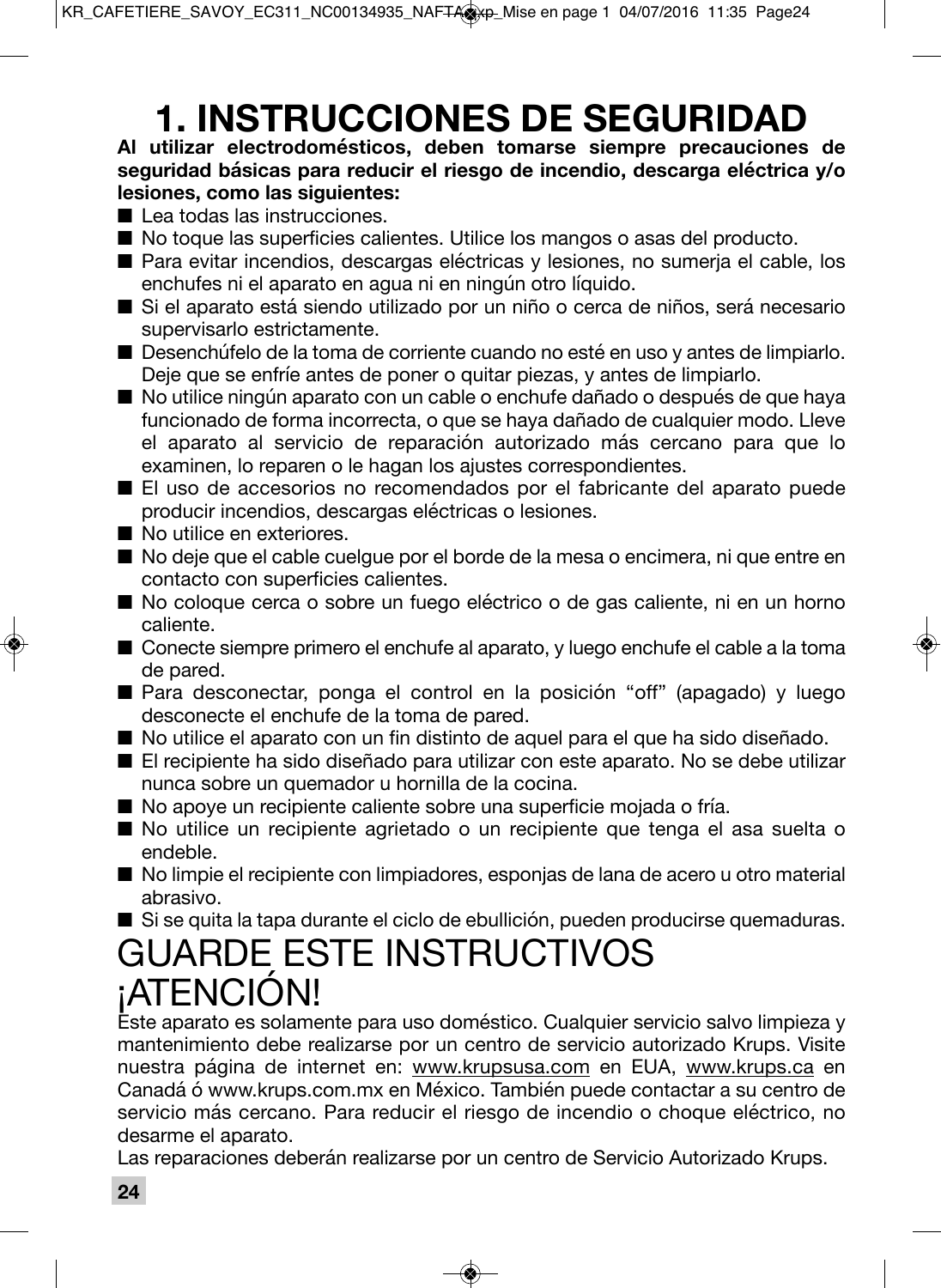# INSTRUCCIONES ESPECIALES PARA EL CABLE DE ALIMENTACIÓN

- **A.** Con el aparato se suministra un cable de alimentación corto para reducir el riesgo de que alguien tropiece o se enrede accidentalmente en los pies.
- **B.** Están disponibles cables de alimentación más largos o extensiones eléctricas y pueden utilizarse teniendo precaución.
- **C.** Si se utiliza una extensión:
	- **1)** las características eléctricas del cable o de la extensión deben ser al menos iguales a las del aparato.
	- **2)** si el aparato es del tipo puesta a tierra, la extensión debe ser de tipo puesta a tierra y comprender 3 enchufes y
	- **3)** el cable de alimentación o la extensión deben estar puestos de forma que no cuelguen de borde del plano de trabajo de la mesa para que los niños no puedan jalarlo o tropezar accidentalmente.

# MEDIDAS DE SEGURIDAD ADICIONALES

- Este aparato no está diseñado para que lo utilicen los niños o las personas que no lo conozcan o tengan experiencia con el mismo, a menos que lo hagan bajo supervisión, o que alguien responsable por su seguridad les haya instruido previamente en el uso seguro del aparato.
- Si se toca la placa de calor, el agua o el vapor calientes se pueden producir quemaduras. Tome cuidado.
- Todos los aparatos están sujetos a un riguroso control de calidad. Se llevan a cabo pruebas prácticas en aparatos seleccionados de forma aleatoria y esto explicaría cualquier pequeña marca de residuos de café que pudiera haber antes de usar el aparato por primera vez.
- No vierta en el depósito de agua ningún otro líquido que no sea agua y las soluciones descalcificadoras especificadas en este manual.
- Proteja el aparato contra la humedad y heladas.
- No vierta agua en el aparato si todavía está caliente.
- Coloque siempre la cafetera sobre una superficie plana, estable y resistente al calor, alejada de salpicaduras de agua y fuentes de calor externas.
- Nunca coloque la jarra o el recipiente aislado en el horno microondas, en el lavavajillas o sobre la hornilla de la cocina.
- Nunca introduzca la mano en el recipiente aislado.
- No use la jarra o el recipiente aislado sin la tapadera.
- No use la jarra térmica si la parte interna de vidrio estuviera quebrada. Si la parte interna de vidrio de la jarra estuviera quebrada, podrían caer en su taza trozos de vidrio.
- Debido al empeño de mejorar sus productos, Krups se reserva el derecho a cambiar las especificaciones sin aviso previo.
- Se suministra un cable de alimentación corto para disminuir el peligro de que se produzcan enredos o tropiezos con un cable largo.
- Este aparato no se destina para utilizarse por personas (incluyendo niños) cuyas capacidades físicas, sensoriales o mentales sean diferentes o estén reducidas, o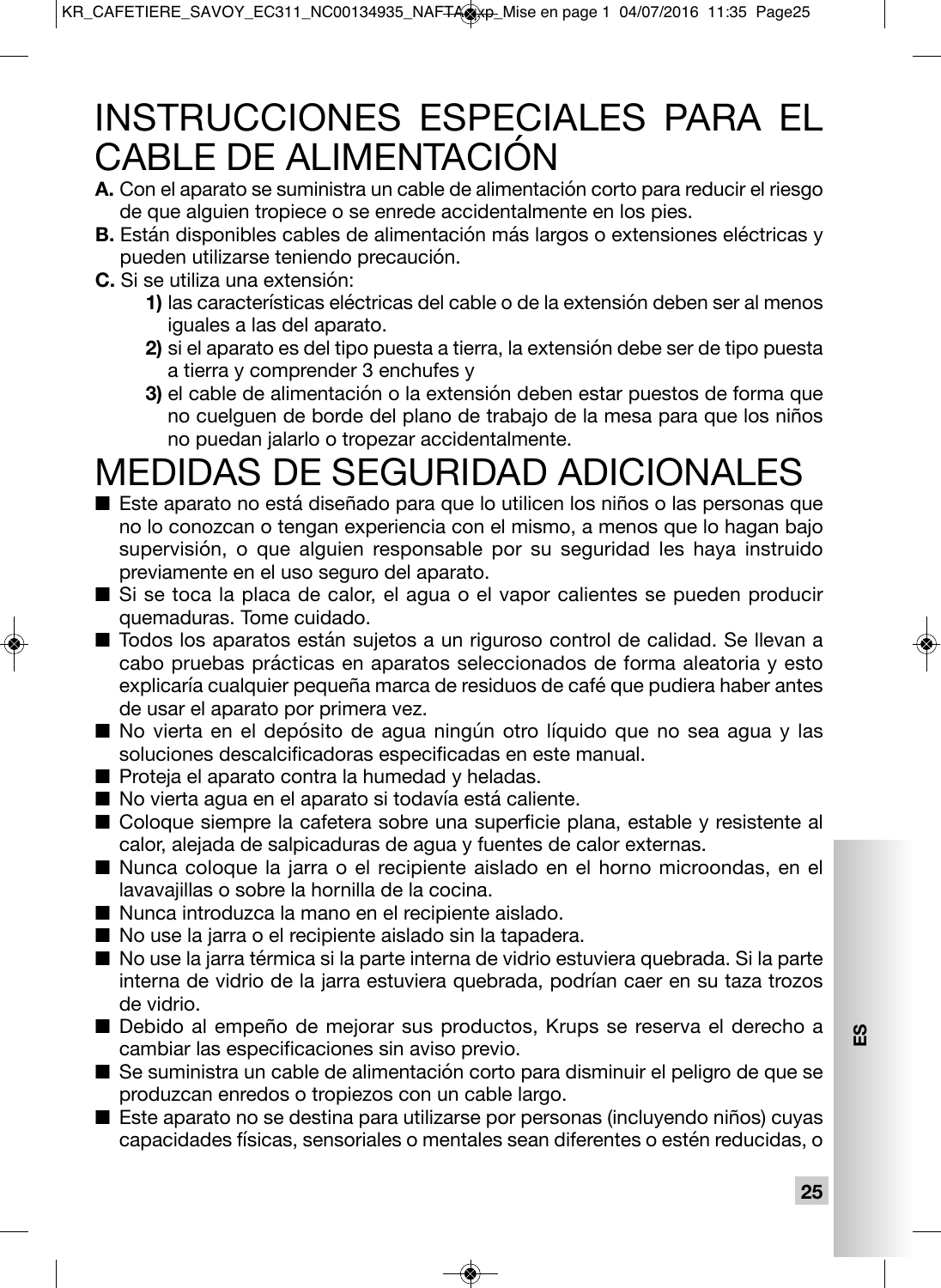carezcan de experiencia o conocimiento, a menos que dichas personas reciban una supervisión o capacitación para el funcionamiento delaparato por una persona responsable de su seguridad.

 Los niños deben supervisarse para asegurar que ellos no empleen los aparatos como juguete.

### **2. DESCRIPCIÓN**

- **a** Cuerpo del aparato
- **b** Tapa
- **c** Depósito de agua
- **d** Indicador de nivel de agua
- **e** Tapa de la jarra
- **f** Asa de la jarra
- **g** Jarra
- **h** Placa de calentamiento
- **i** Porta-filtro
- **j** Filtro permanente (evitar tomar filtros de papel)
- **k** Tecla **H**
- **l** Tecla **MIN**
- **m** Tecla BREW
- **n** Tecla AUTO
- **o** Cuchara

### **3. PROGRAMACIÓN DEL RELOJ**

- Colocar la cafetera sobre una superficie dura y plana.
- Conectar el cable de alimentación a la toma eléctrica de 120V. **Fig. 1.** 
	- 1 Cuando se enchufe por primera vez la cafetera, aparecerá «**1:00 pm**» intermitente en la pantalla. Programe la hora pulsando en la tecla **H (k)** para la hora, y en la tecla **MIN (l)** para los minutos. Espere unos segundos y la hora estará validada cuando deje de parpadear en la pantalla. **Fig. 2.**
	- 2 También puede modificar o programar de nuevo la hora cuando así lo desee pulsando un tiempo más prolongado la tecla BREW **(m)**, regulando después la hora pulsando las teclas **H (k)** para la hora y **MIN (l)** para los minutos. Espere unos segundos y la hora estará validada cuando deje de parpadear en la pantalla.

**Nota :** Ahora ya está programado su reloj y continuará mostrando la hora en curso incluso aunque su aparato se encuentre en espera. **Fig. 3.**

Si se desenchufa el aparato o hay un corte de corriente, el reloj volverá a ponerse en la hora de 1:00 PM. Habrá que seguir las instrucciones anteriores para volver a programar el reloj.

### **4. ANTES DE UTILIZARLA POR PRIMERA VEZ**

■ Antes de utilizarla por primera vez, deberá poner en funcionamiento su cafetera sin café para aclarar el circuito. Rellene el depósito de agua hasta el nivel máximo y lance un ciclo pulsando la tecla brew **(m)**.

**IMPORTANTE :** Su aparato ha sido diseñado para funcionar únicamente con agua fría o templada.

## **5. PREPARACIÓN DE CAFÉ**

- Abra la tapa de la cafetera **(b). Fig. 4.**
- Rellene la jarra **(g)** con agua fría o templada, vierta agua en el depósito de agua **(c) Fig. 5.** El indicador del nivel de agua **(d)** indica el número de tazas. No supere las 12 tazas. **Fig. 6.**
- Ponga la jarra **(g)** con su tapa sobre la placa de calentamiento **(h)** asegurándose de que se ha colocado bien para activar el mecanismo que permita circular al café. **Fig. 7.**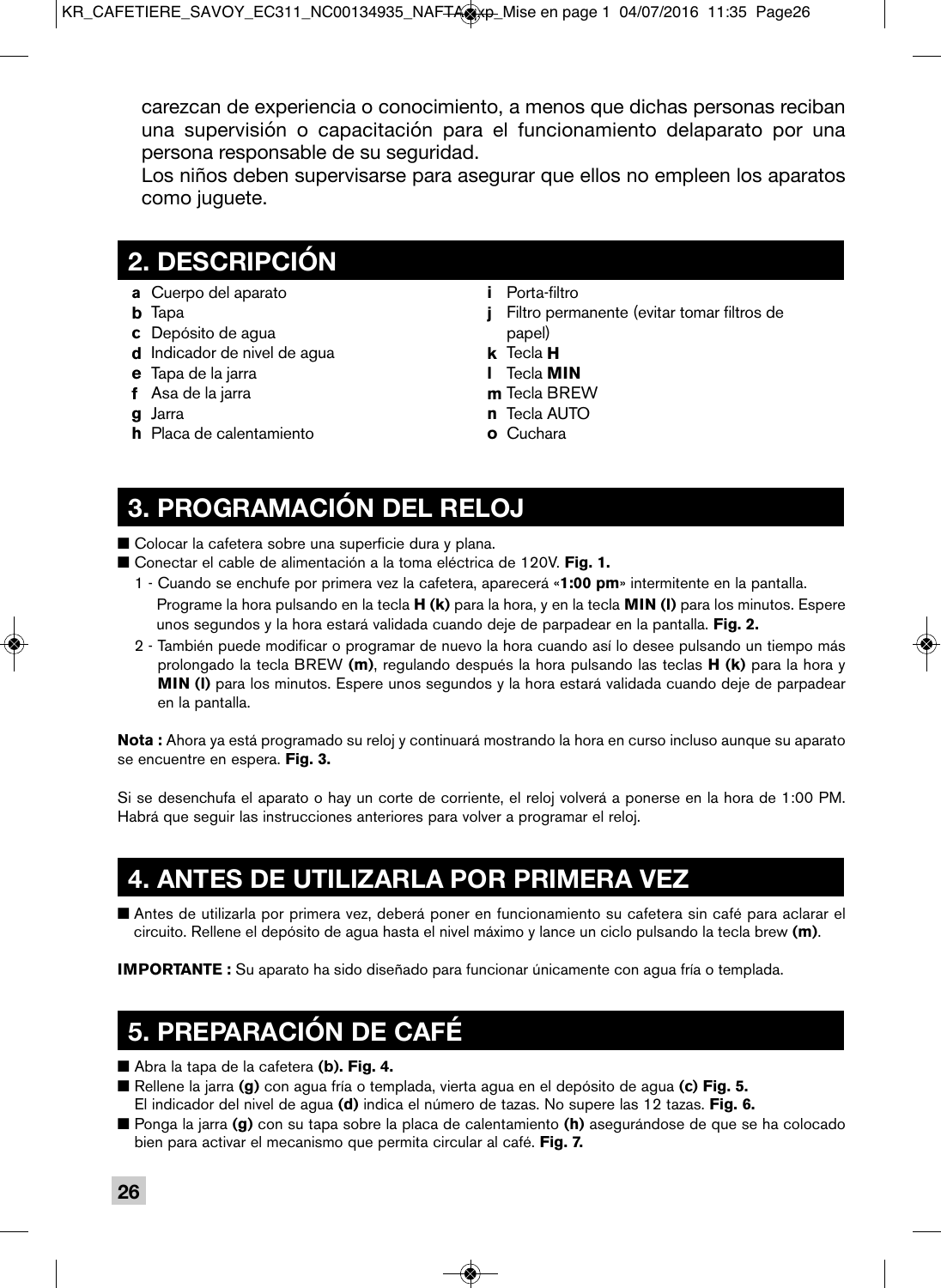- Es preferible retirar el porta-filtro con el filtro antes de colocar el café molido.. Si se vertiera el café molido en el depósito por descuido, no se deberá lanzar el ciclo, limpiando el depósito. El café molido podría taponar el circuito de agua.
- Añada 1 cuchara KRUPS **(o)** de café molido por taza. Ne sobrepasar las 12 cucharadas (56,70 g). **Fig. 10.**
- Asegúrese de que el porta-filtro **(i)** esté bien introducido. **Fig. 8.** Coloque el filtro permanente **(i)** en el porta-filtro **(i)** o en un filtro de papel n°4. Si utiliza un filtro de papel, asegúrese de que queda bien abierto y bien posicionado en el porta-filtro . **Fig. 9a y 9b.**
- Cierre la tapa (**b**).
- Pulse la tecla brew (**m).** Se enciende un visor al lado del botón **BREW (m)** para indicar que la cafetera ha comenzado el ciclo de infusión. Emite un pitido. **Fig. 11.**
- Una vez terminado el ciclo de preparación, se activa automáticamente la función de mantenimiento en caliente.
- Al final mantenimiento en caliente, su aparato emite 3 pitidos y se apaga la tecla brew **(m).**
- Durante todo el ciclo de infusión, puede apagar la cafetera pulsando simplemente la tecla brew **(m).** Se encenderá igualmente la luz de la tecla brew. Emite 3 pitidos.

 Aunque haya finalizado el ciclo de infusión, quedará líquido caliente en el filtro. Antes de retirar el filtro, espere unos minutos hasta que penetre el resto de líquido en la jarra.

#### **Nota:**

- La cantidad de café en la jarra al final del ciclo es inferior a la cantidad de agua vertida en el depósito ya que el café molido y el filtro absorben alrededor del 10%.
- El depósito está equipado de un orificio de demasiado lleno en la parte trasera del aparato. Si vierte demasiada agua, ésta saldrá por este orificio.
- Limpie el filtro permanente entre uso y uso, o utilice un nuevo filtro de papel.

#### **ATENCIÓN :**

- **Para evitar cualquier desborde, la jarra se debe ubicar correctamente en la placa calentadora de la cafetera, de lo contrario, podría producirse un desbordamiento de agua caliente o de café caliente.**
- **La cafetera se caliente mucho durante el ciclo de infusión. Manipúlela con precaución.**
- **No meta la jarra en el microondas.**

## **6. OTRAS FUNCIONES**

### **6a – ARRANQUE DIFERIDO (AUTO)**

#### **Ajuste de la hora del arranque diferido.**

- Verifique que el reloj marca la hora correcta. Si no fuera así, siga las instrucciones de la sección 3. PROGRAMACIÓN DEL RELOJ.
- Pulse la tecla **AUTO** (n). Se visualiza un icono **AUTO** en la pantalla. **Fig. 14.**
- Programe la hora pulsando en la tecla **H** para la hora, y **MIN** para los minutos. **Fig. 15.**
- 2 posibilidades de validar la hora:
- Bien se valida la hora pulsando de nuevo en el botón **AUTO (n)**: se tiene en cuenta el programa, se enciende el visor junto al botón **AUTO** y se visualiza en pantalla el icono **AUTO. Fig. 16.**
- Bien se valida la hora automáticamente una vez transcurridos unos segundos: Entonces se tiene en cuenta la hora, pero no se ha activado el arranque diferido. Para activar el programa diferido, hay que pulsar 2 veces la tecla **AUTO (n).**
- Para anular el arranque diferido, pulsar la tecla **BREW (m).**

### **6b – MANTENIMIENTO EN CALIENTE**

#### **DURACIÓN**

- El mantenimiento en caliente de la máquina es de 2 horas.
- Al final del ciclo, para anular el mantenimiento en caliente, pulsar la tecla **BREW.**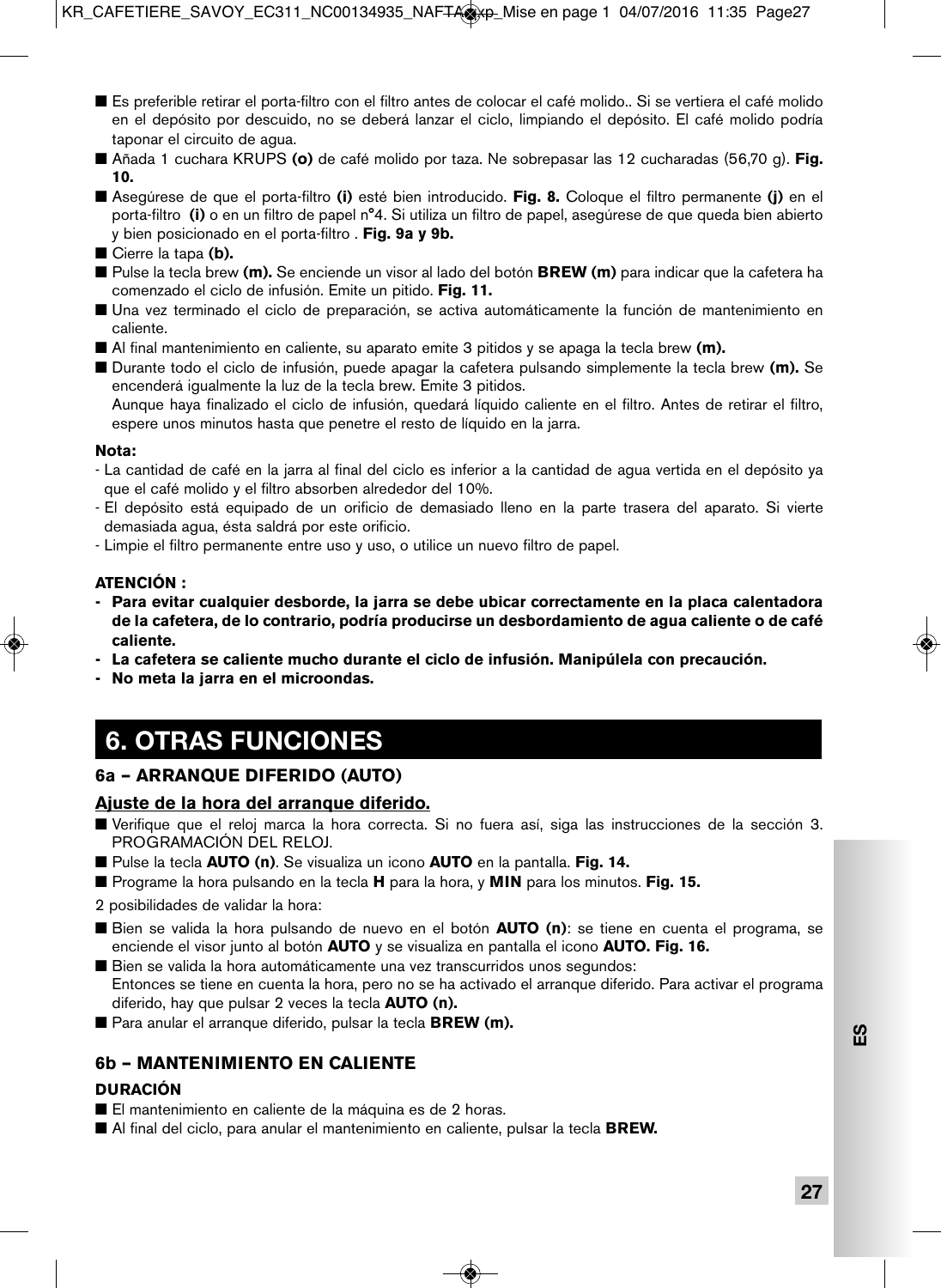# **7. LIMPIEZA**

- Para retirar el café usado, retire el filtro y el porta-filtro de la cafetera. **Fig. 12 et 13.**
- No limpie el aparato si se encuentra aún caliente.
- Lave el porta-filtro amovible y el filtro permanente con agua caliente jabonosa. Puede meter la jarra en el lavavajillas.
- Limpie la cafetera utilizando un paño suave o una esponja húmeda. No utilice nunca productos abrasivos o fuertes en ninguna de las piezas de la cafetera.
- Para las manchas difíciles, utilice un paño con vinagre blanco.
- No sumerja nunca el aparato en agua ni lo ponga bajo el grifo.

### **ATENCIÓN : No meta la jarra en el microondas.**

#### **No meta el resto de elementos de la cafetera en el lavavajillas.**

## **8. DESINCRUSTADO**

### ■ Por qué desincrustar

- La cal se deposita de forma natural en su cafetera. El desincrustado conserva la cafetera, asegurándole una mayor duración y una calidad de café constante en el tiempo. La cal corre el riesgo de alterar de forma definitiva el funcionamiento de la máquina. El mal funcionamiento vinculado al desincrustado no estará incluido en la garantía en el caso de devolución del producto.

### ■ Cuándo desincrustar

- La frecuencia de desincrustado depende de la dureza del agua y del número de ciclo de café. Cuando aparezcan las siguientes señales: tiempo de ciclo prolongado, fuerte valorización, nivel elevado de ruido al final del ciclo, parada durante el ciclo, **quiere decir que su máquina tiene incrustaciones.**
- El desincrustado de la cafetera deberá producirse al menos una vez al mes según la dureza del agua

### **Cómo desincrustar la cafetera KRUPS**

- Utilizar la solución de desincrustado KRUPS® o 50 cl de vinagre blanco diluido en medio litro de agua fría o templada. Entonces 40gr de ácido cítrico diluido en medio litro de agua hasta disolución completa de los cristales. **Fig. 17.**
- Verter la solución en el depósito de agua (sin café). **Fig. 18.**  Lanzar el ciclo pulsando la tecla **BREW (m).** A la mitad del ciclo, encender el aparato y dejar reposar durante una hora. Lanzar el fin del ciclo. **Fig. 19.**
- Para aclarar la máquina, lanzar 2 ciclos completos de 12 tazas con aqua pero sin café. **Fig. 20.**
- Repetir la operación si fuera necesario.
- **La garantía excluye aquellas cafeteras que no funcionen o funcionen mal por no haberse realizado el desincrustado.**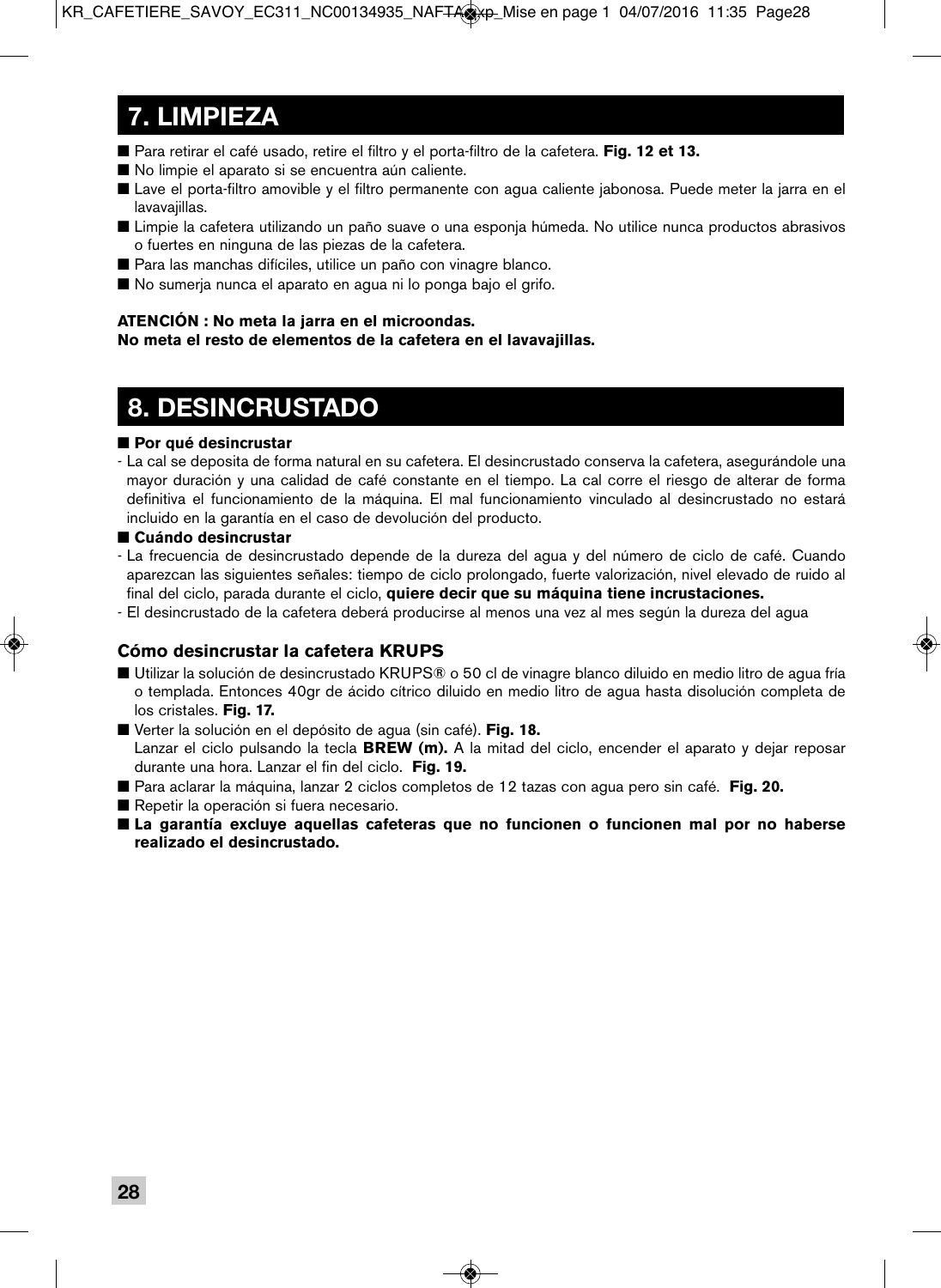# **9. REPARACIÓN DE AVERÍAS**

| <b>PROBLEMA</b>                                                          | <b>SOLUCIÓN</b>                                                                                                                                                                                                                                                                                                                                                                                                                                                                                                                                                                                                                                                                                                                                                                                    |
|--------------------------------------------------------------------------|----------------------------------------------------------------------------------------------------------------------------------------------------------------------------------------------------------------------------------------------------------------------------------------------------------------------------------------------------------------------------------------------------------------------------------------------------------------------------------------------------------------------------------------------------------------------------------------------------------------------------------------------------------------------------------------------------------------------------------------------------------------------------------------------------|
| No se infunde el café o no se<br>enciende la máquina.                    | Asegúrese de que la máquina está bien enchufada a una toma<br>eléctrica funcional, y que se encuentra en la posición «ON».<br>El depósito de agua se encuentra vacío.<br>Se ha producido un corte de corriente.<br>Desconecte la máquina, y vuelva a conectarla.<br>Se deberá volver a programar el reloj después de un corte de<br>corriente.<br>■ La función de parada automática ha encendido el aparato. Apague la<br>máquina y vuelva a encenderla para preparar otro café. Si desea más<br>información, consulte la sección «Preparación del café».                                                                                                                                                                                                                                          |
| Parece que la máquina<br>gotea.                                          | Asegúrese de que no se ha llenado el depósito de agua por encima<br>del límite máximo.                                                                                                                                                                                                                                                                                                                                                                                                                                                                                                                                                                                                                                                                                                             |
| La infusión tarda mucho<br>tiempo.                                       | Puede que sea momento de desincrustar la máquina.<br>Pueden acumularse varios minerales en el circuito de la cafetera. Se<br>recomienda desincrustar la máquina con regularidad. Es posible que<br>haya que hacerlo con más frecuencia dependiendo de la dureza del<br>agua. Si desea más información, consulte la sección «Desincrustado».<br>NOTA: no desmonte la máquina.                                                                                                                                                                                                                                                                                                                                                                                                                       |
| El porta-filtro se desborda o<br>el café filtra demasiado<br>lentamente. | Es necesario limpiar la cafetera.<br>Hay demasiado café. Recomendamos utilizar una cuchara medidora o<br>una cuchara sopera de café molido por taza.<br>El café molido es muy fino (por ejemplo, el café molido para el expreso<br>no le viene bien a una cafetera de percolación).<br>Hay café molido que se ha insertado entre el filtro de papel y el porta-<br>filtro.<br>El filtro de papel no está bien abierto o se encuentra mal posicionado.<br>Aclare el porta-filtro antes de colocar el filtro de papel para que este<br>último se adhiera a las paredes húmedas el porta-filtro.<br>Verifique que no haya colocado un filtro de papel con un filtro<br>permanente.<br>hay más de un filtro de papel en el porta-filtro.<br>Asegure usted que el porta-filtro es insertada totalmente. |
| El café tiene mal gusto.                                                 | Limpie la cafetera.<br>El café molido no es adecuado para su cafetera.<br>La proporción de café y de agua no es la adecuada. Ajústela según<br>sus qustos.<br>La calidad y el frescor del café no son los óptimos.<br>La agua es de baja calidad.                                                                                                                                                                                                                                                                                                                                                                                                                                                                                                                                                  |
| El café no circula.                                                      | Verifique que hay agua en el depósito.<br>Quizá el sistema de circulación de café esté obstruido. Puede<br>limpiarlo simplemente aclarando el agua.                                                                                                                                                                                                                                                                                                                                                                                                                                                                                                                                                                                                                                                |
| La hora no es la exacta (hay<br>un desfase).                             | El minutero está sincronizados y depende de la red eléctrica. Si hay<br>un desfase, recomendamos programar la hora una vez a la semana<br>para garantizar su exactitud.                                                                                                                                                                                                                                                                                                                                                                                                                                                                                                                                                                                                                            |

Si el aparato no funciona correctamente, comuníquese con el servicio de atención al cliente de su país.

**ES**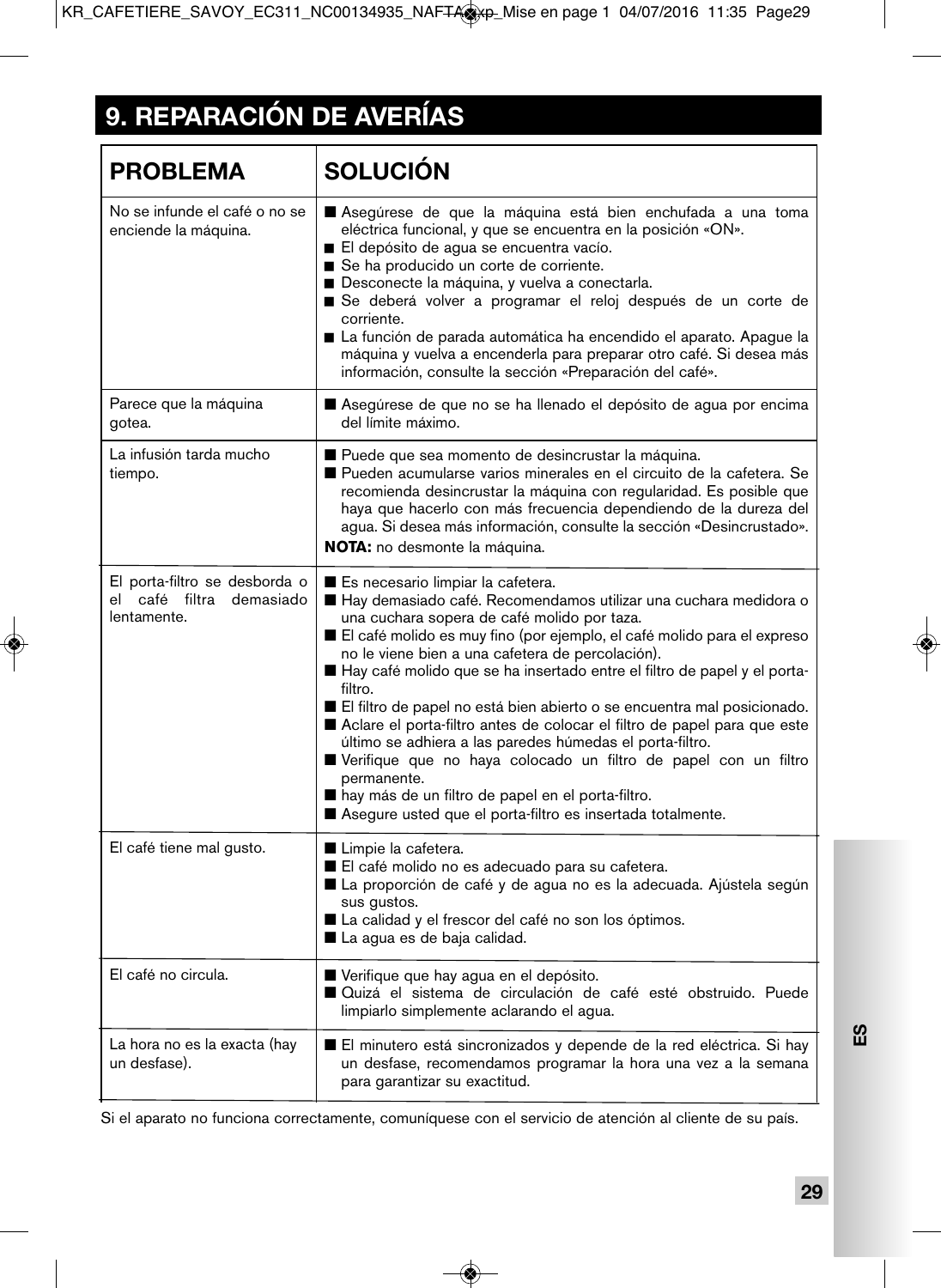# **10. KRUPS GARANTÍA LIMITADA INTERNACIONAL**

### **: www.krups.com**

*Este producto es susceptible de reparación por KRUPS durante y después del periodo de garantía. Los accesorios, consumibles y componentes reemplazables por el usuario final, caso de estar disponibles localmente, pueden ser adquiridos tal y como se describe en la página web de KRUPS www.krups.com.*

### **La garantía**

Este es un producto garantizado por KRUPS (la dirección y demás datos de la compañía figuran en la lista de países de la Garantía Internacional KRUPS) contra defectos de fabricación o en los materiales **durante DOS AÑOS** en aquellos países que figuran en la lista de países incluida en la última página del manual de usuario, a partir de la fecha de compra. La garantía internacional que KRUPS emite como fabricante es una ventaja adicional que no afecta a los derechos legales del consumidor.

La garantía internacional del fabricante cubre todos los costes de restitución del producto defectuoso, de forma que se ajuste a sus especificaciones originales, ya sea mediante su reparación o la sustitución de los componentes defectuosos y la mano de obra necesaria. A criterio de KRUPS podrá sustituir el producto defectuoso, en lugar de repararlo. La reparación o sustitución del producto es la única obligación de KRUPS y la única y exclusiva solución facilitada al cliente en virtud de la presente garantía.

### **Condiciones y exclusiones**

La garantía internacional KRUPS únicamente será de aplicación durante 2 años y en los países relacionados en la Lista de Países adjunta, y será válida solamente cuando vaya acompañada de una prueba de compra. Se puede llevar el producto en persona directamente a un Servicio Post-venta autorizado, o embalarlo adecuadamente y enviarlo, por correo certificado (o envío postal equivalente), a un Servicio Post-venta autorizado de KRUPS. La dirección completa de los Servicios Post-venta autorizados en cada país puede obtenerse en la página web de KRUPS (www.krups.com) o llamando al número de teléfono del país en cuestión indicado en la Lista de Países, en el que le proporcionarán la dirección de correo. KRUPS no estará obligada a reparar o sustituir productos que no vayan acompañados de una prueba de compra válida.

Esta garantía no cubrirá los daños que puedan producirse como resultado de usos incorrectos, negligencia, inobservancia de las instrucciones de KRUPS, conexión a corrientes o voltajes distintos de los impresos en el producto, o una modificación o reparación no autorizada del producto. Tampoco cubre el uso y desgaste habitual, el mantenimiento o sustitución de consumibles, ni lo siguiente:

- la utilización de un tipo de agua o cualquier otro producto inadecuado
- la calcificación (las descalcificaciones deberán realizarse con arreglo a las instrucciones de uso)
- el acceso de agua, polvo o insectos dentro del producto
- daños mecánicos, sobrecarga
- uso profesional o comercial
- daños o malos resultados debidos a un voltaje o frecuencia equivocados
- accidentes, incluidos incendios, inundaciones, rayos, etc.
- daños en los materiales de vidrio o porcelana del producto

Esta garantía no se aplica a productos que hayan sido manipulados, ni en el caso de daños ocasionados por un uso o mantenimiento indebidos, un embalaje inadecuado por parte del consumidor o por una manipulación incorrecta del transportista.